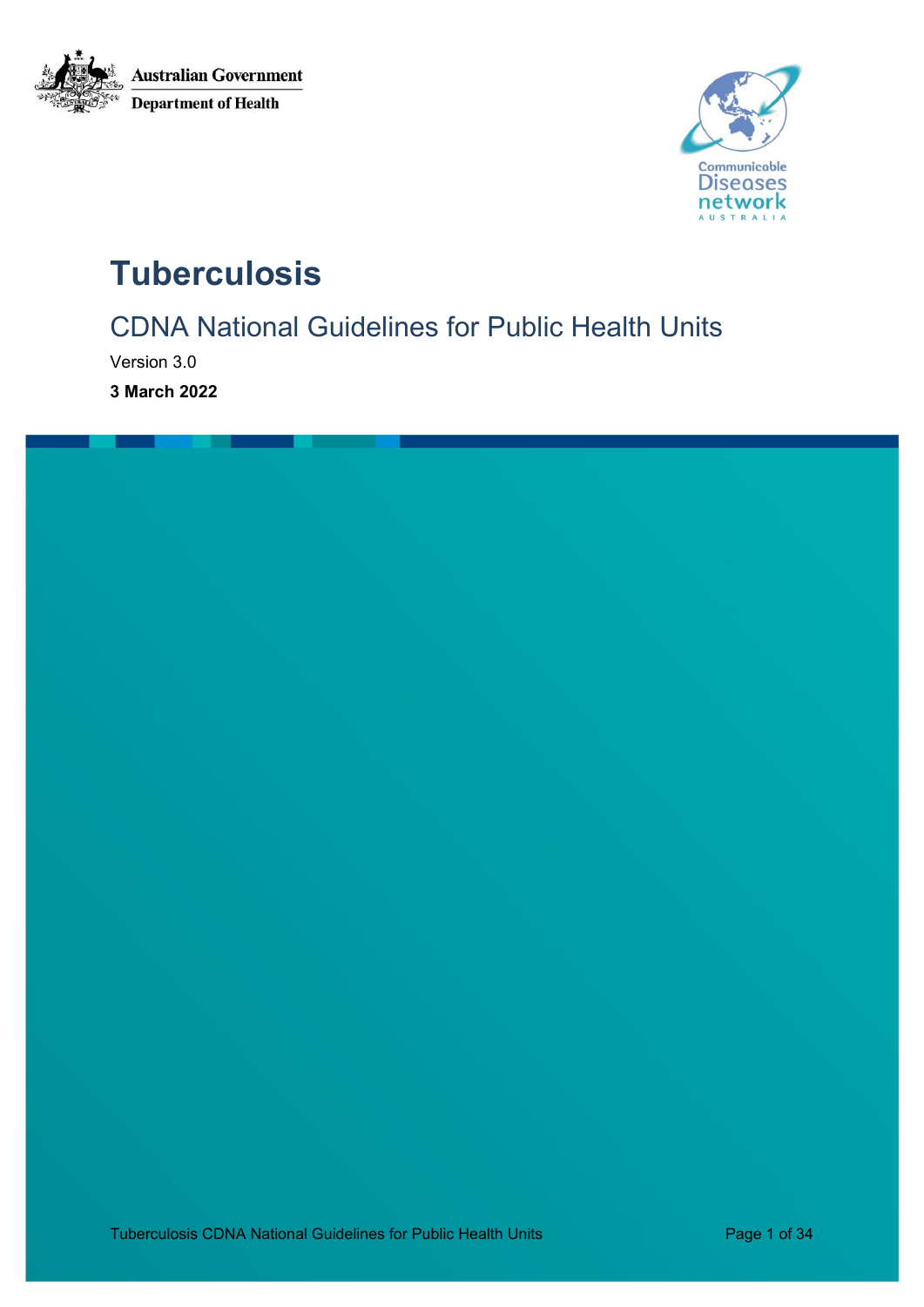# <span id="page-1-0"></span>**Summary of revision history**

| <b>Version</b> | <b>Date</b>  | <b>Revised by</b>                                                  | <b>Changes</b>                                                                                                                                                                                                                                                    |
|----------------|--------------|--------------------------------------------------------------------|-------------------------------------------------------------------------------------------------------------------------------------------------------------------------------------------------------------------------------------------------------------------|
| 3.0            | October 2021 | TB SoNG Working<br>Group, National TB<br><b>Advisory Committee</b> | Updated throughout to align with the latest<br>evidence, NTAC and other relevant policy<br>guidance and expert recommendations<br>Endorsed by the Public Health Laboratory<br>Network 16 Nov 2021<br>Endorsed by CDNA 2 Dec 2021<br>Endorsed by AHPPC 16 Feb 2022 |
| 2.0            | April 2015   | <b>CDNA</b>                                                        | Updated reference to Therapeutic Guidelines:<br>Antibiotic 2014                                                                                                                                                                                                   |
| 1.0            | 3 Jan 2013   | Developed by TB<br>SoNG Working<br>Group                           | Endorsed by CDNA 3 Jan 2013<br>Endorsed by AHPPC 24 Jul 2013                                                                                                                                                                                                      |

The Series of National Guidelines ('the Guidelines') have been developed by the Communicable Diseases Network Australia (CDNA) and noted by the Australian Health Protection Principal Committee (AHPPC). Their purpose is to provide nationally consistent guidance to public health units (PHUs) in responding to a notifiable disease event.

These guidelines capture the knowledge of experienced professionals and provide guidance on best practice based upon the best available evidence at the time of completion.

Readers should not rely solely on the information contained within these guidelines. Guideline information is not intended to be a substitute for advice from other relevant sources including, but not limited to, the advice from a health professional. Clinical judgement and discretion may be required in the interpretation and application of these guidelines.

The membership of CDNA and AHPPC, and the Commonwealth of Australia as represented by the Department of Health ('Health'), do not warrant or represent that the information contained in the Guidelines is accurate, current or complete. CDNA, AHPPC and Health do not accept any legal liability or responsibility for any loss, damages, costs or expenses incurred by the use of, or reliance on, or interpretation of, the information contained in the guidelines.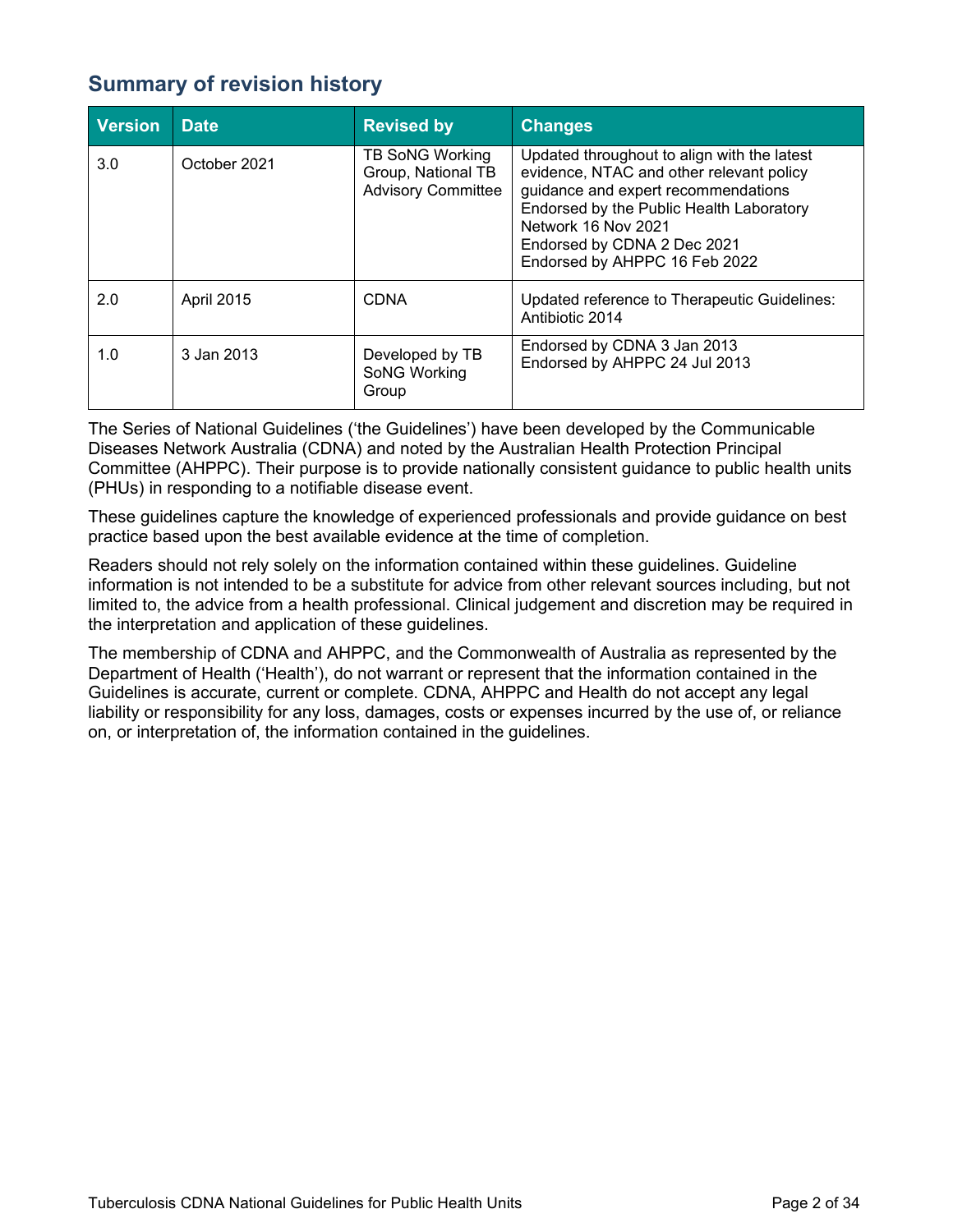# <span id="page-2-0"></span>**Abbreviations and definitions**

| DR-TB:             | Drug-resistant tuberculosis (DR-TB): M. tuberculosis strains resistant to one or more<br>first line TB drug.                                                                                                                                                                                                                                                                                                                                                                                |
|--------------------|---------------------------------------------------------------------------------------------------------------------------------------------------------------------------------------------------------------------------------------------------------------------------------------------------------------------------------------------------------------------------------------------------------------------------------------------------------------------------------------------|
|                    | Mono-resistant TB: M. tuberculosis strains resistant to a single first line drug.                                                                                                                                                                                                                                                                                                                                                                                                           |
|                    | Poly-drug resistant TB (PDR-TB): M. tuberculosis strains resistant to more than<br>one first line drug but not to both isoniazid and rifampicin.                                                                                                                                                                                                                                                                                                                                            |
|                    | Rifampicin resistant TB (RR-TB): M. tuberculosis strains resistant to rifampicin by                                                                                                                                                                                                                                                                                                                                                                                                         |
|                    | either phenotypic or genotypic methodology which may be in any of the above                                                                                                                                                                                                                                                                                                                                                                                                                 |
|                    | patterns of resistance.<br>Multidrug resistant TB (MDR-TB): resistant at least to BOTH isoniazid and                                                                                                                                                                                                                                                                                                                                                                                        |
|                    | rifampicin (low level isoniazid resistance is considered simply as "resistant").                                                                                                                                                                                                                                                                                                                                                                                                            |
|                    | Pre-Extensively Drug Resistant TB (Pre-XDR TB): M. tuberculosis strains that                                                                                                                                                                                                                                                                                                                                                                                                                |
|                    | fulfil the definition of multidrug resistant or rifampicin-resistant TB (MDR/RR-TB) and<br>which are also resistant to any fluoroquinolone.                                                                                                                                                                                                                                                                                                                                                 |
|                    | <b>Extensively drug resistant TB (XDR-TB):</b> M. tuberculosis strains that fulfil the<br>definition of MDR/RR-TB and which are also resistant to any fluoroquinolone and at<br>least one additional WHO endorsed Group A drug (bedaquiline and/or linezolid)<br>(WHO 2021 updated definition). The definition prior to 2021 was MDR/RR-TB which<br>was also resistant to a fluoroquinolone and at least one of the second line injectable<br>agents (amikacin, kanamycin, or capreomycin). |
| <b>CXR</b>         | Chest X-ray (radiograph)                                                                                                                                                                                                                                                                                                                                                                                                                                                                    |
| <b>DOT</b>         | Directly observed therapy                                                                                                                                                                                                                                                                                                                                                                                                                                                                   |
| <b>DST</b>         | Drug susceptibility testing                                                                                                                                                                                                                                                                                                                                                                                                                                                                 |
| <b>FDC</b>         | Fixed-dose combination (medicines)                                                                                                                                                                                                                                                                                                                                                                                                                                                          |
| <b>HIV</b>         | Human immunodeficiency virus                                                                                                                                                                                                                                                                                                                                                                                                                                                                |
| HRZ(E)             | Isoniazid–rifampicin–pyrazinamide- (ethambutol). The use of brackets indicates that<br>the use of the agent (ethambutol) is conditional.                                                                                                                                                                                                                                                                                                                                                    |
| <b>IGRA</b>        | Interferon gamma release assay                                                                                                                                                                                                                                                                                                                                                                                                                                                              |
| <b>Index Case</b>  | The case with suspected or confirmed TB that triggered contact investigation                                                                                                                                                                                                                                                                                                                                                                                                                |
| <b>LPA</b>         | Line probe assay                                                                                                                                                                                                                                                                                                                                                                                                                                                                            |
| <b>LTBI</b>        | Latent tuberculosis infection – M. tuberculosis complex infection without active<br>disease (i.e. a dormant infection not able to be transmitted); asymptomatic.                                                                                                                                                                                                                                                                                                                            |
| <b>Migrant</b>     | International Organization for Migration defines a migrant as any person who is<br>moving or has moved across an international border or within a State away from<br>his/her habitual place of residence, regardless of (1) the person's legal status; (2)<br>whether the movement is voluntary or involuntary; (3) what the causes for the<br>movement are; or (4) what the length of the stay is.                                                                                         |
| <b>PPD</b>         | <b>Tuberculin Purified Protein Derivative</b>                                                                                                                                                                                                                                                                                                                                                                                                                                               |
| <b>SAE</b>         | Serious adverse event                                                                                                                                                                                                                                                                                                                                                                                                                                                                       |
| <b>SAT</b>         | Self-administered treatment or unsupervised treatment                                                                                                                                                                                                                                                                                                                                                                                                                                       |
| <b>Source case</b> | The case most likely to have transmitted TB to the index case, and/or a wider group<br>of people.                                                                                                                                                                                                                                                                                                                                                                                           |
| TВ                 | <b>Tuberculosis</b>                                                                                                                                                                                                                                                                                                                                                                                                                                                                         |
| TST                | Tuberculin skin test                                                                                                                                                                                                                                                                                                                                                                                                                                                                        |
| <b>WHO</b>         | World Health Organization                                                                                                                                                                                                                                                                                                                                                                                                                                                                   |

Tuberculosis CDNA National Guidelines for Public Health Units **Page 3 of 34** Page 3 of 34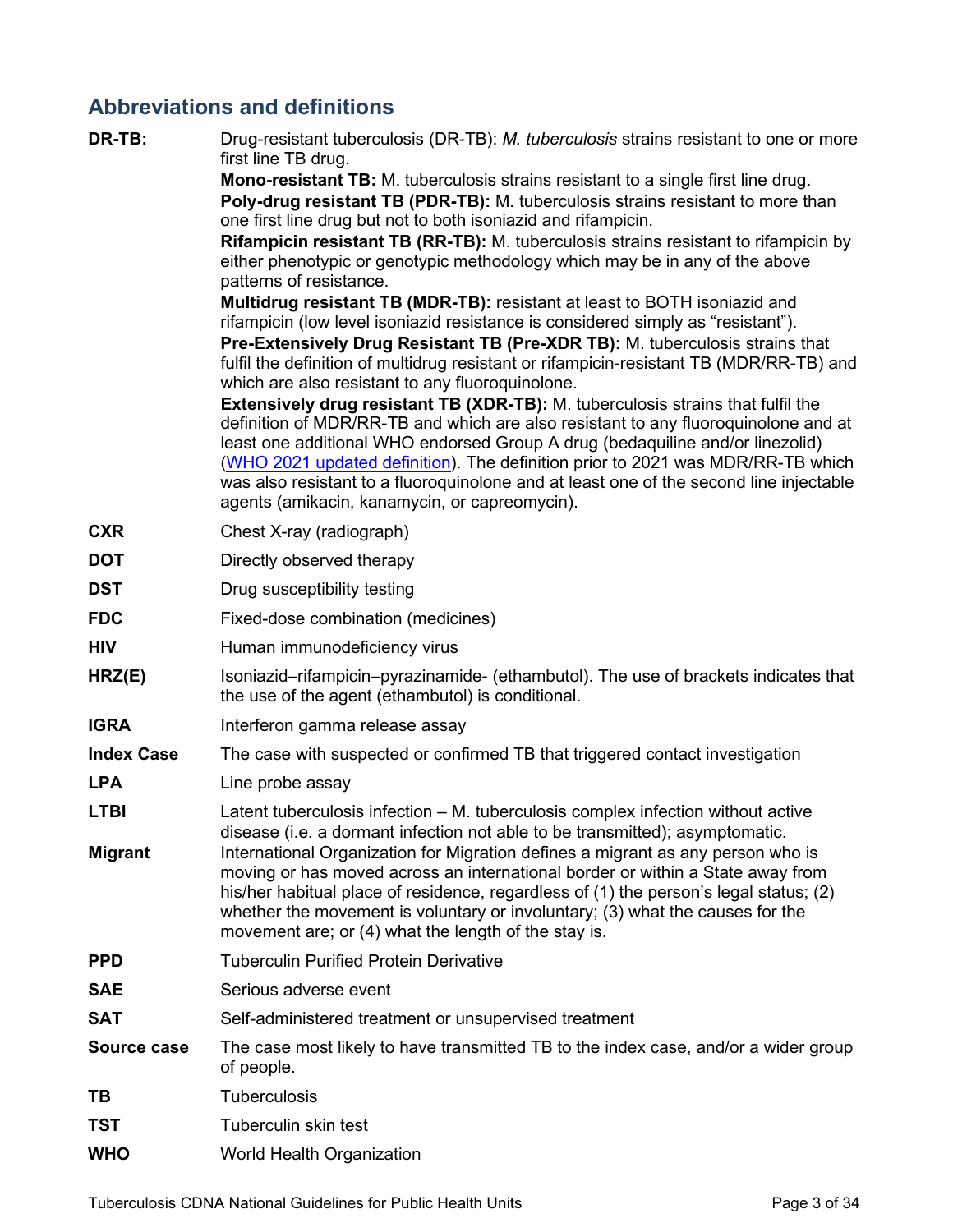# **Contents**

| 1. |            |  |
|----|------------|--|
|    |            |  |
|    |            |  |
|    |            |  |
| 2. |            |  |
|    |            |  |
|    |            |  |
|    |            |  |
|    |            |  |
|    |            |  |
|    |            |  |
|    |            |  |
|    |            |  |
| 3. |            |  |
|    |            |  |
|    |            |  |
|    |            |  |
|    |            |  |
|    |            |  |
| 4. |            |  |
| 5. |            |  |
| 6. |            |  |
| 7. |            |  |
|    | Reporting. |  |
|    |            |  |
|    |            |  |
|    |            |  |
| 8. |            |  |
|    |            |  |
|    |            |  |
|    |            |  |
|    |            |  |
|    |            |  |
|    |            |  |
|    |            |  |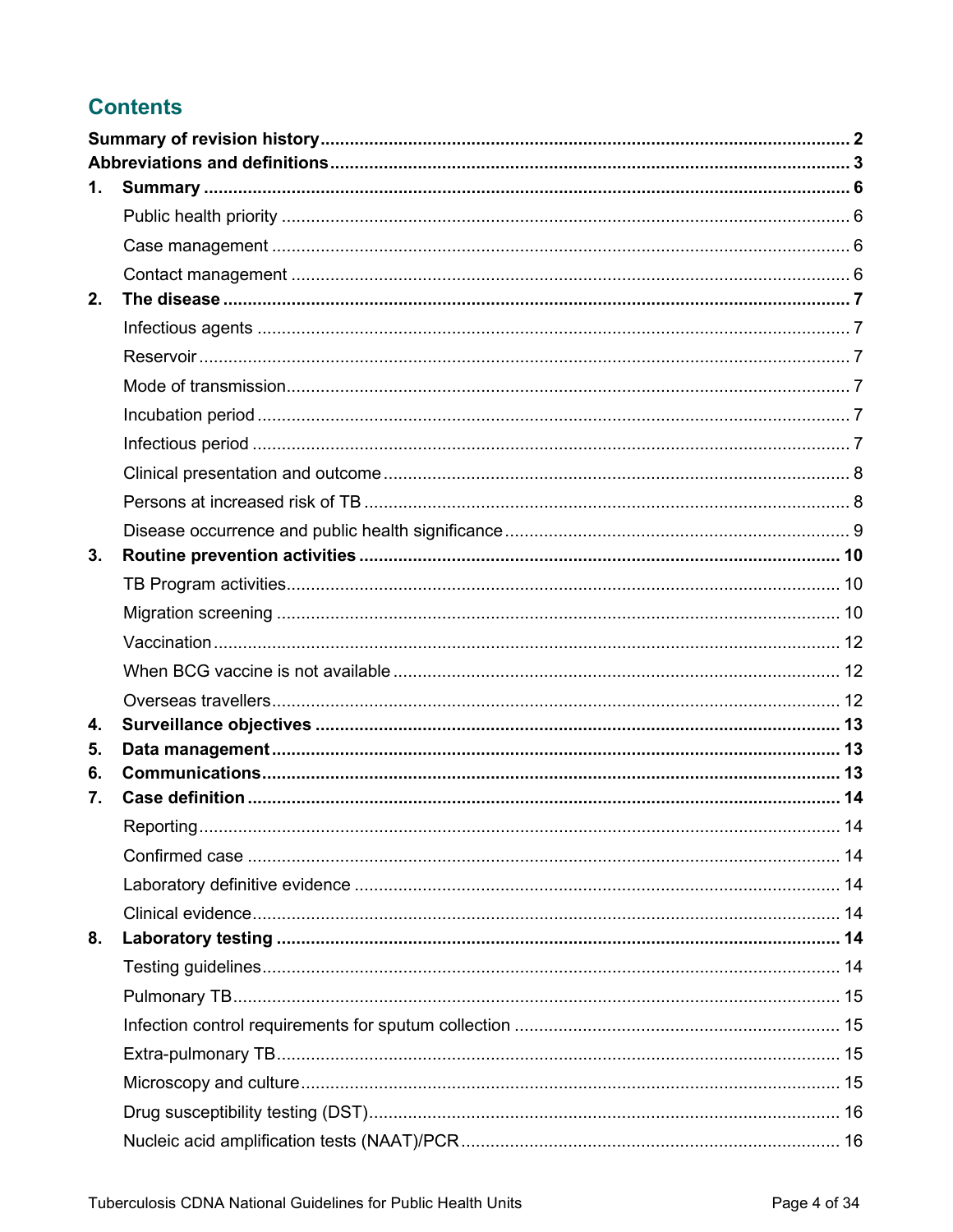| 9. |  |
|----|--|
|    |  |
|    |  |
|    |  |
|    |  |
|    |  |
|    |  |
|    |  |
|    |  |
|    |  |
|    |  |
|    |  |
|    |  |
|    |  |
|    |  |
|    |  |
|    |  |
|    |  |
|    |  |
|    |  |
|    |  |
|    |  |
|    |  |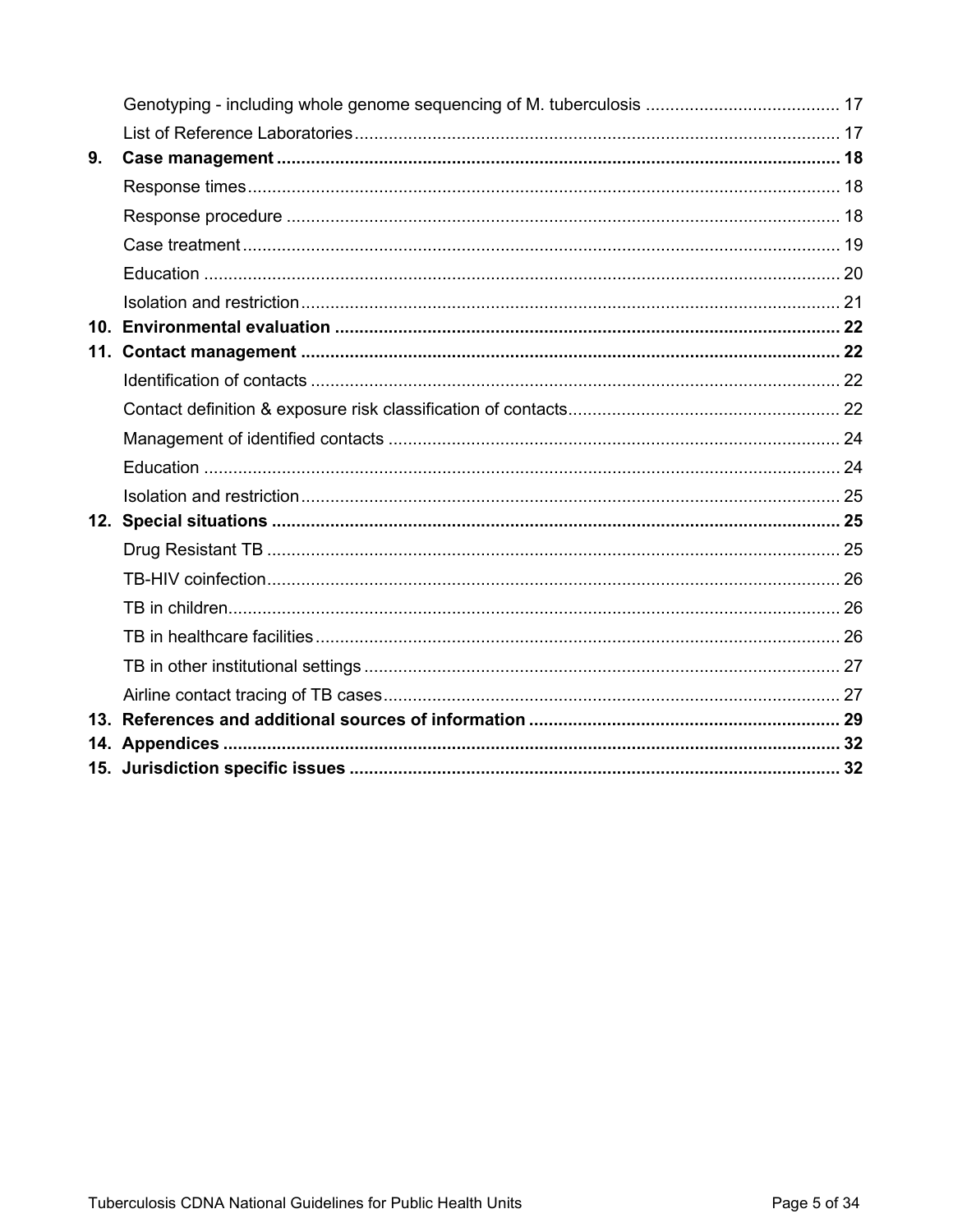# <span id="page-5-0"></span>**1. Summary**

This guideline focuses on the public health aspects of the management of tuberculosis (TB) in Australia. The most important priorities for TB control and prevention are:

- The timely identification and treatment of persons with active TB; including those with drug-resistant TB (DR-TB).
- The detection and management of infection in contacts of TB cases.
- Detection and prevention of TB in populations:
	- o With latent TB infection (LTBI), and
	- o High-risk groups (e.g. migrants).

### <span id="page-5-1"></span>**Public health priority**

- High for pulmonary (including laryngeal) TB cases; with urgency to assess likelihood and consequences of infectiousness and to determine drug resistance profile; follow up and treatment for a smear positive pulmonary TB case should commence within one working day.
- Routine for extrapulmonary cases and people with latent TB infection (LTBI).

#### <span id="page-5-2"></span>**Case management**

- Notify microbiologically confirmed or clinically diagnosed TB cases in accordance with state public and environmental health laws; unless otherwise stated (e.g. laboratory mandated notification), it is the responsibility of the diagnosing medical officer to ensure notification occurs.
- Assess infectiousness of the case.
- Ensure appropriate infection control precautions have been implemented: airborne precautions are indicated for all potentially infectious cases.
- The attending medical officer is to implement appropriate treatment in a timely manner with clinical resources and patient support provided by public health/TB services.
- Ensure treatment regimen and duration is appropriate considering site of disease, comorbidities and any antimicrobial resistance detected.
- Ensure microbiological and clinical response to treatment is monitored.
- Exclude from congregated settings, for example workplaces, educational and childcare settings for as long as the case is assessed as likely infectious.
- Report treatment outcomes to Public Health authorities.

#### <span id="page-5-3"></span>**Contact management**

- Conduct an investigation to:
	- o Determine the source of infection for the index case.
	- o Screen contacts for TB disease and infection, with persons in prolonged close contact with pulmonary cases as first priority.
- Any contacts with symptoms suspicious of TB should be referred immediately for medical review.
- Any asymptomatic contacts with likely recent infection (positive tuberculin skin test (TST) and/or interferon gamma release assay (IGRA)) should be referred to a clinician experienced in TB to exclude active disease and consider preventive treatment.
- A chest radiograph reviewed by a medical officer is an essential tool in the assessment of both symptomatic TB contacts and those with a positive test for latent infection.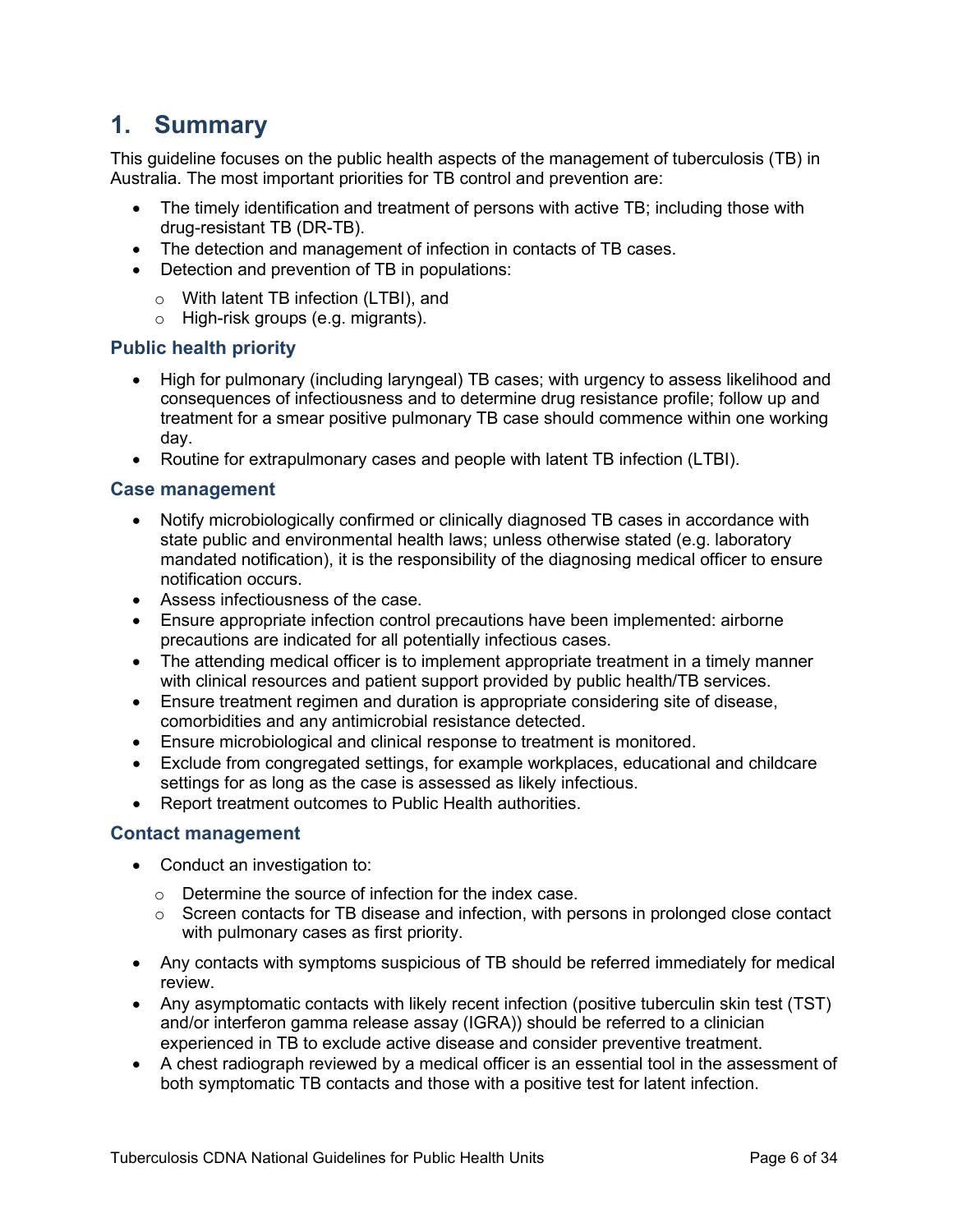• An evaluation of results of contact tracing in each risk group should be carried out to determine if contact management activity should be extended or ceased.

# <span id="page-6-0"></span>**2. The disease**

# <span id="page-6-1"></span>**Infectious agents**

TB is caused by any of the *Mycobacterium tuberculosis* complex bacilli. *M. tuberculosis* is responsible for most cases. *M. bovis, M. africanum, M. canetii, M. caprae* and other species very rarely cause TB disease in Australia. Bacille Calmette-Guerin (BCG) variant of *M. bovis* may be isolated following vaccination or use as adjuvant therapy for bladder cancer; BCG is not nationally notifiable or considered to be a TB case.

# <span id="page-6-2"></span>**Reservoir**

Humans are the primary reservoir for *M. tuberculosis,* but it can infect other animals (1). *M. bovis* is characteristically found in cattle and other mammals.

### <span id="page-6-3"></span>**Mode of transmission**

- TB is primarily transmitted by inhalation of infectious aerosols produced by persons with pulmonary or laryngeal TB during coughing, laughing, speaking, singing or sneezing.
- Transmission can occur from potentially high-risk procedures including sputum induction, treatment using a nebuliser, bronchoscopy, drainage of an open abscess (especially if irrigation of a cavity), autopsy or any procedure in which an aerosol containing *M. tuberculosis* is generated.
- Invasion of *M. tuberculosis* may occur through mucous membranes (e.g. ingestion) or damaged skin.
- Extra-pulmonary TB, other than laryngeal, is generally not infectious, but can co-exist with infectious pulmonary TB.
- Laboratory acquisition via aerosolization of specimen or culture material or by inoculation, may occur in the absence of adequate biocontainment practices.

Australia was declared free of bovine TB in December 1997. Human disease may still occur due to a long latency period or due to exposure in countries where M. bovis is prevalent in cattle or other animals.

- *M. bovis* TB results mainly from ingestion of unpasteurised milk and dairy products.
- Aerosol transmission of *M. bovis* has been reported among abattoir and dairy workers and other workers butchering or cutting infected animals (e.g. cattlemen, veterinarians).

#### <span id="page-6-4"></span>**Incubation period**

The time from infection to the primary lesion or measurable significant immunological reaction, positive TST (or positive IGRA test), can vary from 2–10 weeks (1). In the immunocompetent host, subsequent progression to active TB occurs in only 5–10% of those infected, although progression in up to 14.5% has been estimated in an Australian setting (2). This progression can occur from weeks to decades later – although most will occur within 2 years from initial or reinfection. Asymptomatic infection with *M. tuberculosis*, often referred to as LTBI or TB immunoreactivity, can persist for a lifetime (3).

# <span id="page-6-5"></span>**Infectious period**

A person is infectious when viable bacilli are aerosolised. In practice, the greatest risk of transmitting infection is in the period prior to diagnosis, before effective treatment is initiated. Persons with pulmonary/laryngeal TB may be infectious up to three months prior to symptom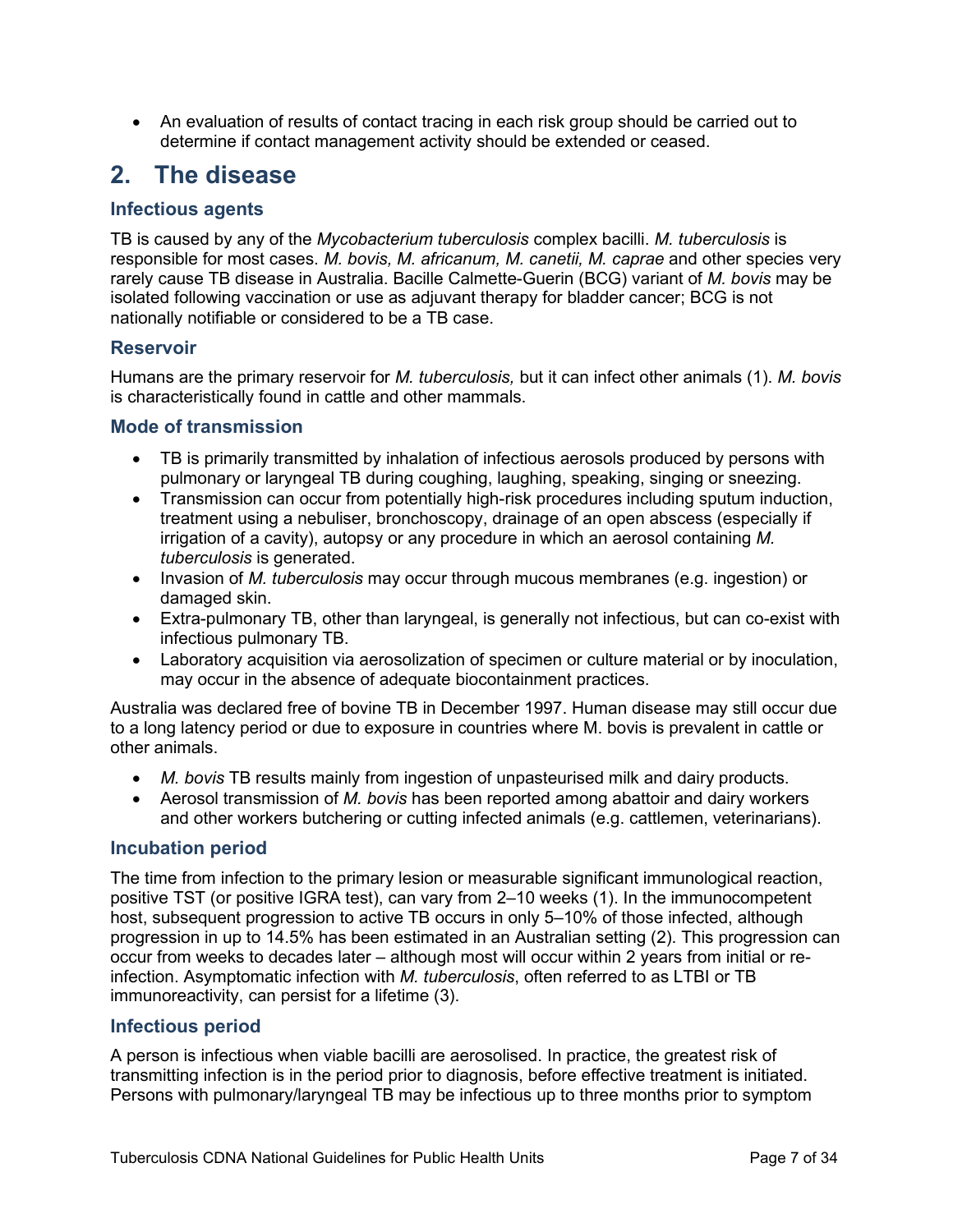onset (TB Contact Investigation Interviewing Skills Course | Guides & Toolkits | Publications &

Products | TB  $|CDC|$ . The risk of transmitting infection declines within days of commencing effective TB treatment, which emphasises the public health importance of rapidly ruling out drug resistance in all infectious cases.

The likelihood that TB will be transmitted to others (excluding host factors) is determined by the

- a. degree of infectiousness:
	- $\circ$  number of bacilli discharged (greater when acid fast bacilli detected on sputum smear microscopy and highest with laryngeal and cavitating pulmonary TB),
	- $\circ$  viability of bacilli,
- b. capacity for aerosolization (patient induced e.g. coughing, or, by medical intervention),
- c. persistence/survival in aerosol (adequacy of ventilation; sun or UV light exposure),
- d. intimacy and duration of exposure.

#### <span id="page-7-0"></span>**Clinical presentation and outcome**

Approximately two thirds of all cases in Australia present with pulmonary TB (disease involving the lungs) and can have the following common symptoms:

- Fever and night sweats.
- Unintended loss of weight.
- Feeling generally tired and unwell.
- Cough of any duration but especially lasting greater than 2 weeks.
- Haemoptysis.

Symptom onset may be more acute in children. Clinical suspicion of TB should be high in any person with possible TB exposure and a respiratory infection unresponsive to standard treatments, or an unexplained non-respiratory illness.

Extra-pulmonary TB (disease involving organs other than lungs) can present with a wide range of symptoms dependant on the site of disease and is often accompanied by intermittent fever or weight loss. Patients with extra-pulmonary TB may also have co-existent pulmonary TB.

Some patients with microbiological proven TB may be asymptomatic and only diagnosed by active case finding activities e.g. migrant screening.

A person with LTBI has no symptoms or signs and is not infectious.

The use of standardised TB treatment for an appropriate period of time results in cure rates over 98% in drug susceptible TB (4). Deaths from TB in the Australian setting should be a rare occurrence in the absence of significant co-morbidities; delayed or missed diagnosis is the most important risk factor. The success of treatment requires optimal therapeutic selection (i.e. the right dose, drug combination and duration) delivered without interruption (ensuring uninterrupted drug supply and patient adherence). TB disease does not confer reliable protective immunity and future relapse or reinfection remain a risk.

#### <span id="page-7-1"></span>**Persons at increased risk of TB**

Those with increased TB exposure risk include:

- Close contacts with an infectious TB case (especially household members).
- Healthcare workers (HCW) who were born or have worked in countries with a high incidence of TB (defined as a TB incidence of  $\geq$  40 per 100,000). A list of current high TB incidence countries is available on the NSW Health website: High TB incidence countries [\(nsw.gov.au\).](https://www.health.nsw.gov.au/Infectious/tuberculosis/Pages/high-incidence-countries.aspx)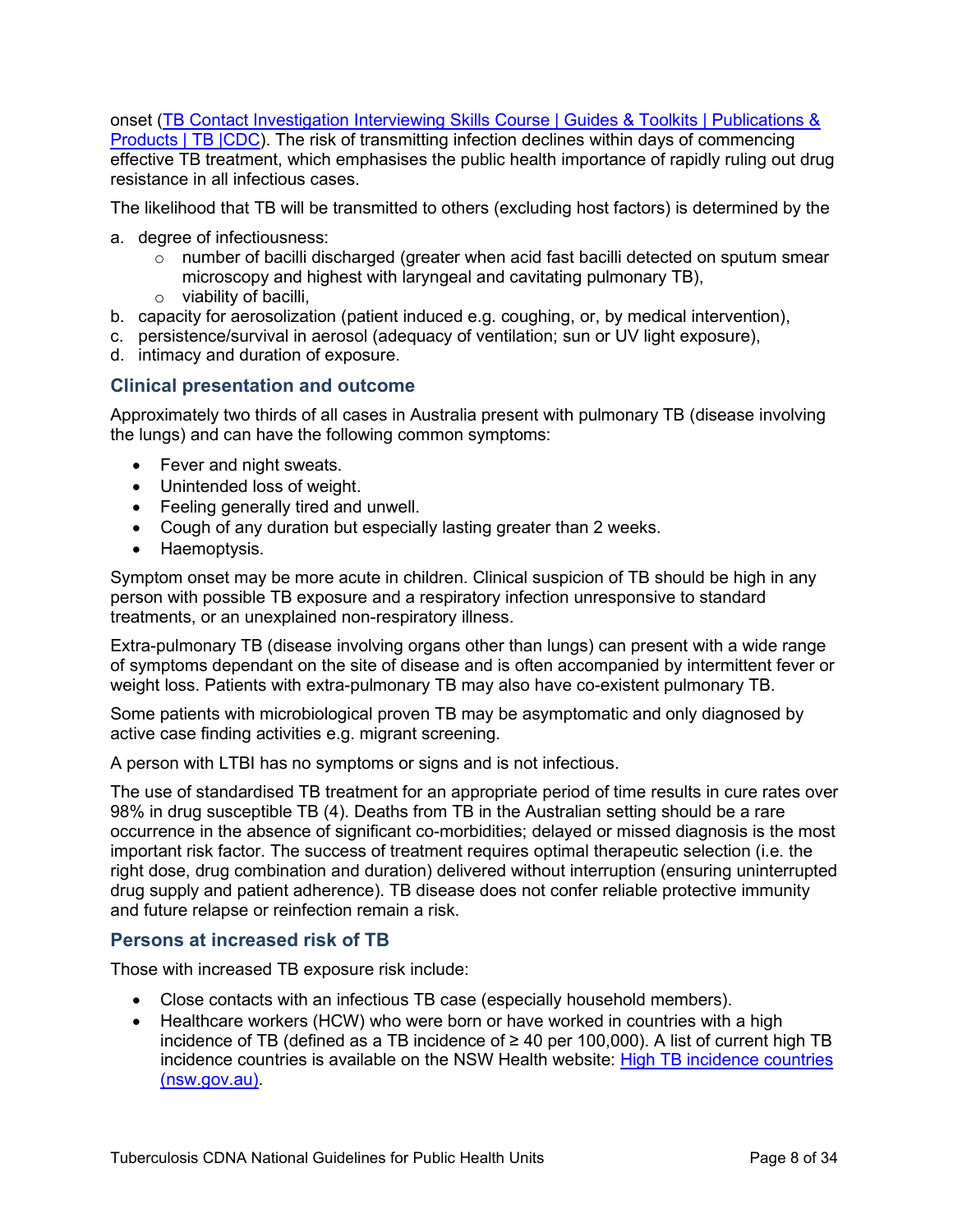- Migrants (especially arriving in Australia in the preceding 24 months) from high TB incidence countries.
- Recently returned travellers from high TB incidence countries, especially those that have spent a prolonged period of time there, with the risk increasing with the duration of travel.
- People living in overcrowded conditions where TB cases are known to occur (e.g. some Australian Aboriginal and Torres Strait Islander communities or correctional facilities).

HCWs who have worked with TB patients or in TB laboratories in Australia have a modest increase in exposure risk. HCWs who have worked in high TB incidence settings have a high risk of previous TB exposure/infection.

Some groups are more susceptible to progression to TB disease following infection. These include people with recent primary or re-infection (especially within 2 years post exposure but declining with time), immunocompromised individuals or young children with immature immune systems (5). High-risk groups include:

- Children <5 years of age (especially those <2yrs of age where risk of progression is highest).
- Elderly people.
- People with severe malnourishment.
- People living with HIV, poorly controlled diabetes, renal failure, or any immunocompromising disease.
- Patients receiving immunomodulating therapies, e.g. high dose corticosteroids, anti-TNF inhibitors, organ rejection drugs or cancer chemotherapy.

Persons with a past history of treated TB or radiological evidence of past untreated TB (e.g. fibrotic areas, apical scarring or blunted costo-phrenic angles) are at heightened risk of representing with TB (relapse/reactivation and re-infection), especially if they become immune compromised.

Aboriginal and Torres Strait Islander peoples in some parts of Australia are at increased risk of TB due to a combination of TB exposure and other adverse factors. These include high rates of chronic non-communicable disease, which both increase the risk of TB reactivation and may confound the diagnosis (e.g. presence of chronic lung disease) (6).

# <span id="page-8-0"></span>**Disease occurrence and public health significance**

The World Health Organization (WHO) estimated the global burden of TB in 2019 at 10 million incident cases (130 cases per 100,000 population per year). Of these the South-East Asia and Western Pacific regions accounted for approximately 44% and 18% respectively. Approximately 8.2% of the incident TB cases were among people living with HIV. There were an associated 1.2 million deaths in HIV negative people with an additional 208,000 in the HIV positive, most of which occurred in Asia and Africa (7).

In Australia, the incidence of TB has remained low, with rates varying between 5.0 and 6.0 per 100,000 for many years (6, 8). These rates compare favourably with other developed countries (7) but show no trend of further decrease. Significantly higher rates of disease occur in specific subgroups, such as persons born overseas and Aboriginal and Torres Strait Islander peoples compared to non-Indigenous Australian born (6, 9).

Drug resistant TB has emerged globally and represents an ongoing concern in Australia given that 85–90% of TB notifications are in persons born overseas. Previous tracking of drugresistance primarily focused on multi-drug resistant TB (MDR-TB). Globally, there were an estimated 378,000 incident cases of MDR-TB in 2018, and an additional 106,000 cases resistant to rifampicin. Of the total burden, an estimated 3.4% (95% confidence interval [CI]: 2.5–4.4%) of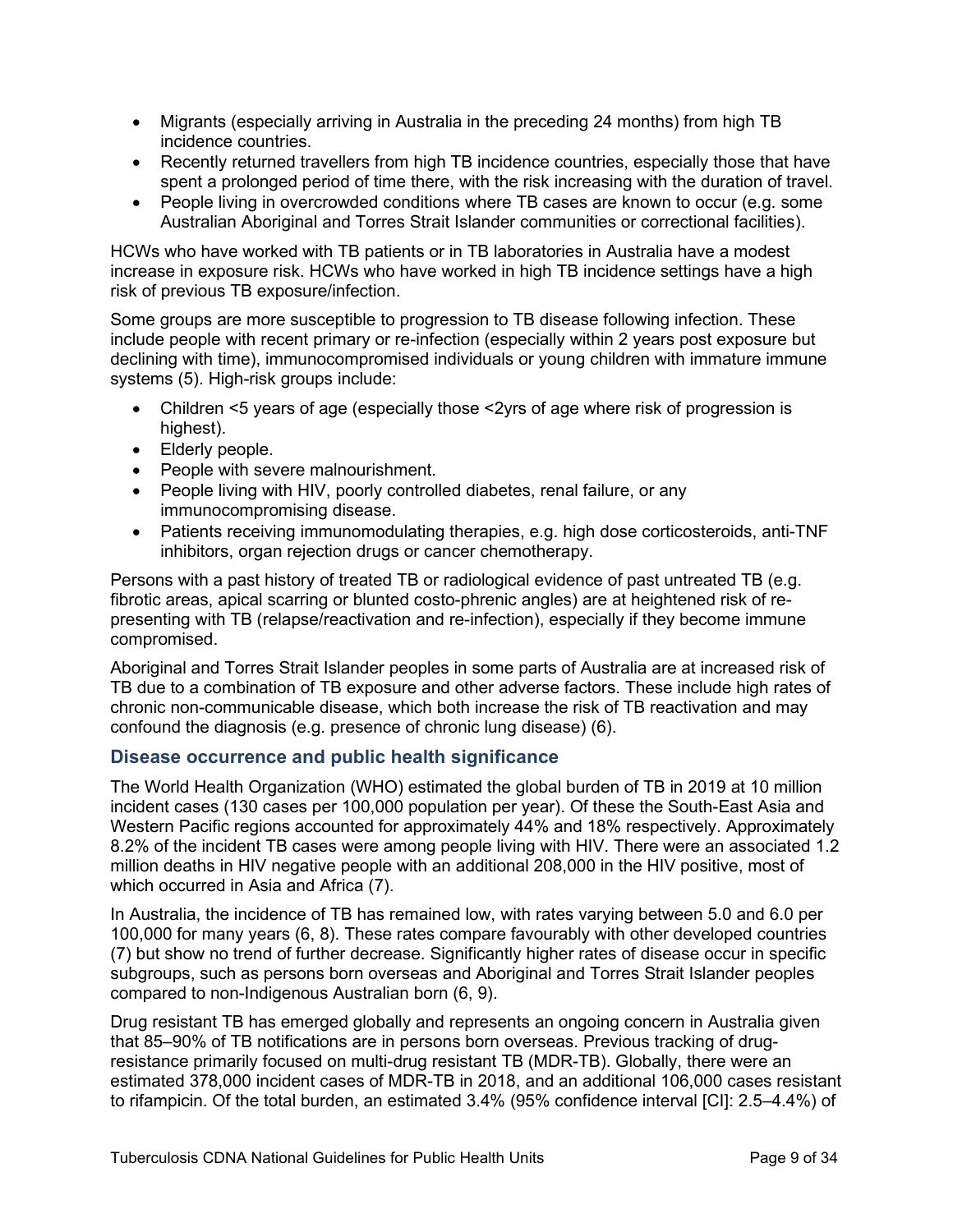new cases and 18% (95% CI: 7.6–31%) of previously treated cases were MDR/RR-TB (7). In Australia, approximately 2–4% of incident cases are MDR-TB (10).

The proportion of MDR-TB cases that are XDR-TB (using pre-2021 WHO definition of XDR-TB) based on global surveillance and survey data was 6.2% (95% CI: 4.4–8.2%) (7). XDR-TB is rare in Australia. While recent WHO treatment guidelines have de-escalated the importance of injectable agents, of growing concern is the proportion of MDR/RR-TB cases with resistance to a fluoroquinolone. Available surveillance data from high burden countries reported a proportion of 20.8% (95% CI: 16.3–25.8%) (7).

The prevalence of R/M/XDR-TB often reflects programmatic weaknesses in the countries where the disease was acquired. Compared to the treatment of drug-susceptible (DS)-TB, the treatment of R/M/XDR-TB is longer (up to 2 years to complete), requires agents likely to be associated with adverse effects and treatment success rates are inferior.

For the latest on world TB notifications and drug resistance refer to the WHO Global Tuberculosis Report [TB reports \(who.int\)](https://www.who.int/teams/global-tuberculosis-programme/tb-reports) and for Australia, refer to the annual reports available on the Department of Health website: Department of Health | Tuberculosis notifications in [Australia annual reports.](https://www1.health.gov.au/internet/main/publishing.nsf/content/cda-pubs-annlrpt-tbannrep.htm)

# <span id="page-9-0"></span>**3. Routine prevention activities**

# <span id="page-9-1"></span>**TB Program activities**

The most effective means of preventing transmission of TB is early diagnosis and prompt effective treatment. Case management and contact screening undertaken by TB services are important public health measures in minimising transmission of infection and preventing emergence of drug resistance.

# <span id="page-9-2"></span>**Migration screening**

#### **Pre-migration**

In order to be granted a visa, all permanent visa applicants and some temporary visa applicants must undertake pre-migration health screening, through the Immigration Medical Examination (IME). An IME generally includes a medical examination and a chest X-ray (CXR) to screen for TB where the applicant is aged 11 years and over.

Children aged two years to under 11 years of age that satisfy higher TB risk criteria or applying for a refugee or humanitarian visa must undertake either an Interferon Gamma Release Assay (IGRA) or a Tuberculin Skin Test (TST) in lieu of a CXR. If the TST is >10mm or there is a positive IGRA, a CXR is then required. If the CXR has abnormal findings, further investigation is undertaken. Children treated for TB or evidence of LTBI are referred for a post-migration assessment (health undertaking) (11).

Temporary visa applicants only undertake an IME if they are from a higher TB risk country and intend to stay in Australia for six months or more, unless special circumstances apply. An IME is not required for temporary visa applicants from lower risk countries who intend to stay for less than six months, unless special circumstances apply. Special circumstances include where the applicant:

- makes a declaration of previous TB or declares a close household contact with TB within the past five years.
- is working as, or studying to be, a doctor, dentist, nurse, or paramedic.
- is from a high TB burden country and likely to enter a health care or hospital environment.
- is going to be working in a childcare centre.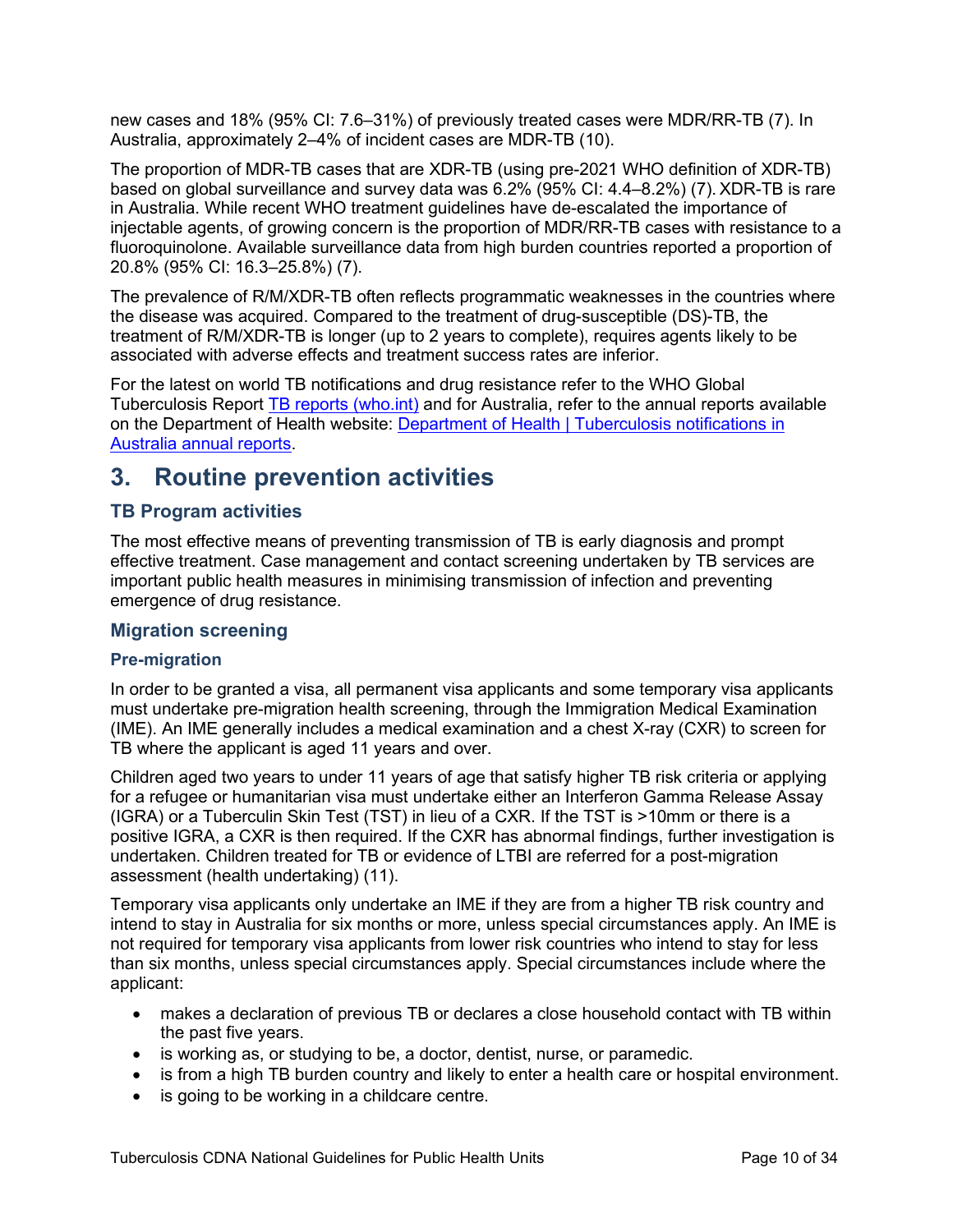• is pregnant, from a high-risk country, and intends to deliver the baby in Australia.

If CXR findings are recorded as "strongly suspicious of active TB", panel physicians refer the applicant for further investigation. All cases with abnormal CXR findings are reviewed by Australian-based Medical Officers of the Commonwealth (MOCs), who may request further investigation and review. These health cases are deferred and the visa application is put on hold while further investigations are undertaken. In such cases, sputum specimens are collected under direct observation over three consecutive mornings and sent for smear and culture investigations.

IMEs are conducted in Australia (onshore) and overseas (offshore). Cases of active TB identified onshore are notified through the National Notifiable Diseases Surveillance System (NNDSS) as is required for other cases of TB diagnosed in Australia. Cases of active TB identified offshore are ordinarily referred for management through the national TB program in the country of residence.

If an applicant is found to have active TB, they must demonstrate that they have satisfactorily completed a full course of treatment and a MOC must be satisfied that they are not a threat to public health before they can be considered for the grant of a visa.

#### **Post-migration**

An offshore visa applicant, who intends to stay in Australia greater than 12 months, is placed on a health undertaking for post-migration health assessment as a condition of the grant of their visa if they:

- are diagnosed with TB and subsequently treated prior to migration
- have had any previous TB treatment in the past five years
- have an abnormal CXR suspicious of TB but unlikely active TB on cultures
- have a positive IGRA or TST result
- are a higher risk applicant such as a health care worker or immunocompromised person with CXR findings
- are not fully screened (e.g. due to pregnancy for protection visa applicants).

A health undertaking is a mandatory agreement an applicant makes with the Australian Government to attend a medical follow up for a specific condition with a State or Territory health clinic after arrival in Australia. Applicants do not meet the health requirement for their visa if they do not accept the undertaking agreement. Health undertakings are carried out in conjunction with jurisdictional TB Prevention and Control Services.

Testing for and treatment of LTBI post-arrival is recommended in migrants most likely to benefit (12). Priority should be given to LTBI testing and treating migrants from countries with TB incidence of ≥100 cases per 100,000 population where age is less than 35\* or age is >35 with associated risk factors for disease progression or any migrant with a history of TB contact in the preceding 2 years, as outlined in the NTAC national position statement on the management of latent tuberculosis: [Department of Health | National position statement for the management of](https://www1.health.gov.au/internet/main/publishing.nsf/Content/cdi4103-d)  [latent tuberculosis](https://www1.health.gov.au/internet/main/publishing.nsf/Content/cdi4103-d) infection. LTBI assessment of migrants from countries with lesser incidence of TB (40–99 per 100,000) should be considered as resourcing permits, especially where comorbid conditions raise the likelihood of disease progression.

\* Age cut off less important where a non-isoniazid containing regimen is used for treating LTBI.

For further information on immigration screening and health undertakings, refer to the:

• Department of Home Affairs website: [Health \(homeaffairs.gov.au\)](https://immi.homeaffairs.gov.au/help-support/meeting-our-requirements/health)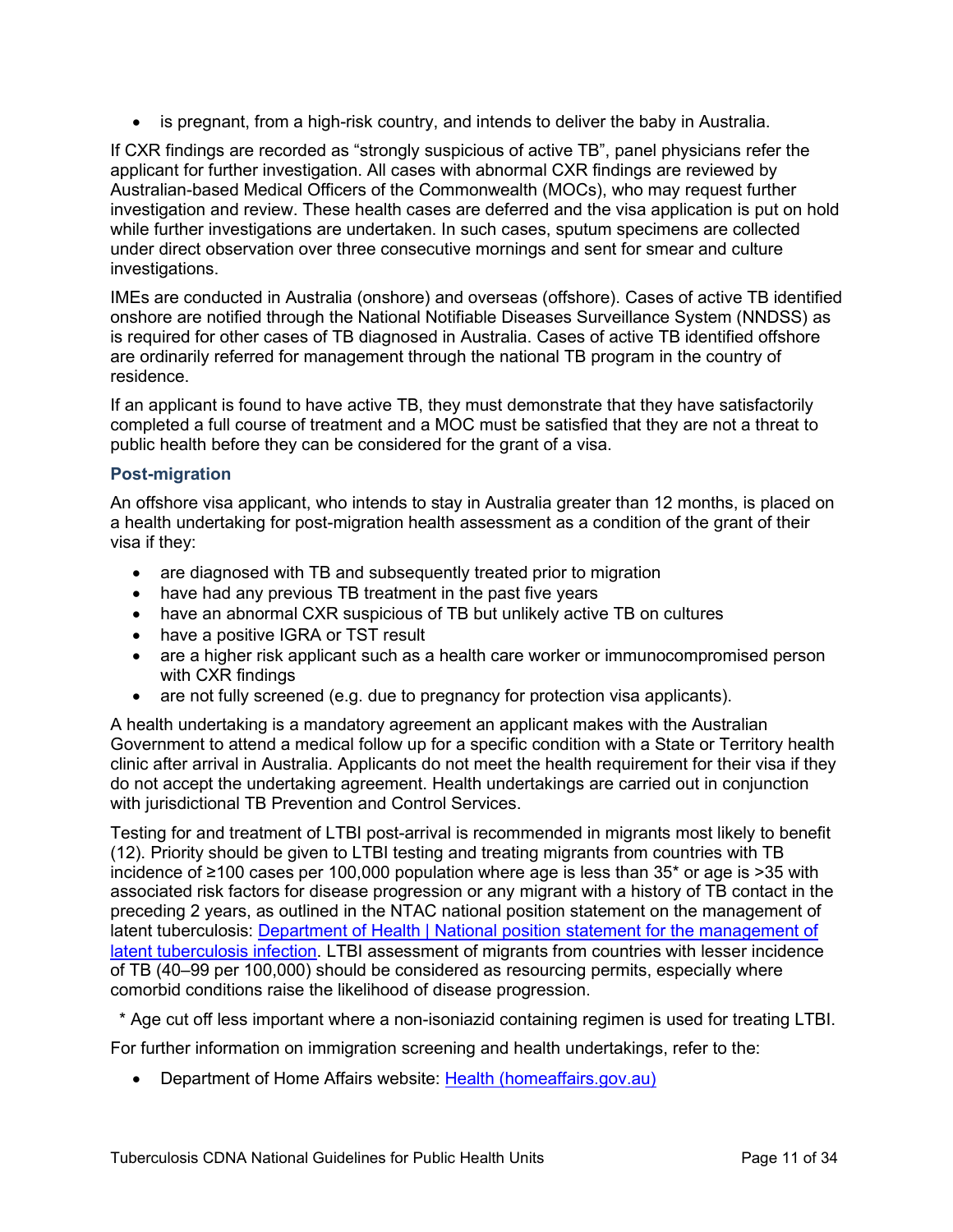- NTAC Policy recommendation on LTBI screening and treatment in children in immigration detention: [Department of Health | Policy recommendation: latent tuberculosis infection](https://www1.health.gov.au/internet/main/publishing.nsf/Content/cda-cdi3904e.htm)  [screening and treatment in children in immigration detention](https://www1.health.gov.au/internet/main/publishing.nsf/Content/cda-cdi3904e.htm)
- ASID Refugee Guidelines 2016: [Refugee Guidelines 2016 -](https://www.asid.net.au/products/refugee-guidelines-2016) Australasian Society for [Infectious Diseases \(ASID\) Limited](https://www.asid.net.au/products/refugee-guidelines-2016)*.*

# <span id="page-11-0"></span>**Vaccination**

Bacille Calmette-Guerin (BCG) vaccination is an effective vaccine in reducing the risk of TB meningitis and disseminated disease in children aged <5 years in countries of high TB prevalence (1). However, it has limited application in countries where the incidence of TB is low and is not recommended for general use in Australia as its overall efficacy is low. Further information is contained in the current edition of the Australian Immunisation Handbook(13). It is only recommended for specific paediatric groups considered to be at high-risk for TB (14, 15).

### <span id="page-11-1"></span>**When BCG vaccine is not available**

During periods of BCG vaccine shortage, jurisdictional health authorities may opt to adopt one or more of the following strategies:

- Ration available vaccine supplies.
- Maintain a registry/list of children to receive catch-up vaccination as and when supply becomes available.
- Source an alternative BCG product (consult your jurisdictional TB services).

Offer pre and/or post-exposure TST or IGRA screening to children travelling to countries with high rates of TB based on a risk assessment.

Where required, TST or IGRA screening may be offered. Screening should only be recommended for children under 5 years of age travelling to countries with a high incidence of TB. For children aged 6 months and over, where possible pre-departure screening should be considered with testing again 2–3 months after returning from travel. Healthy babies under 6 months of age may be assumed negative and only screened 2–3 months after returning to Australia.

Children detected as having been exposed to/infected by TB while overseas should be referred to a specialist physician with experience in managing TB to prevent progression to active disease.

#### <span id="page-11-2"></span>**Overseas travellers**

While the overall risk of TB to travellers is low in most overseas settings, it is important for practitioners giving advice to travellers to evaluate the individual's risks (16). Briefly, risk mitigation steps include the following:

Pre-travel assessment, including:

- Assessment of risk by considering the up-to-date information on the destination, the individual's risk of progression to active disease if infected, and other personal circumstances that may predispose them to infection (e.g. visiting friends and relatives, working in healthcare or humanitarian aid settings).
- Tailored education to groups at increased risk on their likelihood of exposure, risk reduction measures, and seeking medical care in the event of prolonged respiratory illness.
- BCG vaccination where previously recommended (see [Vaccination](#page-11-0) above).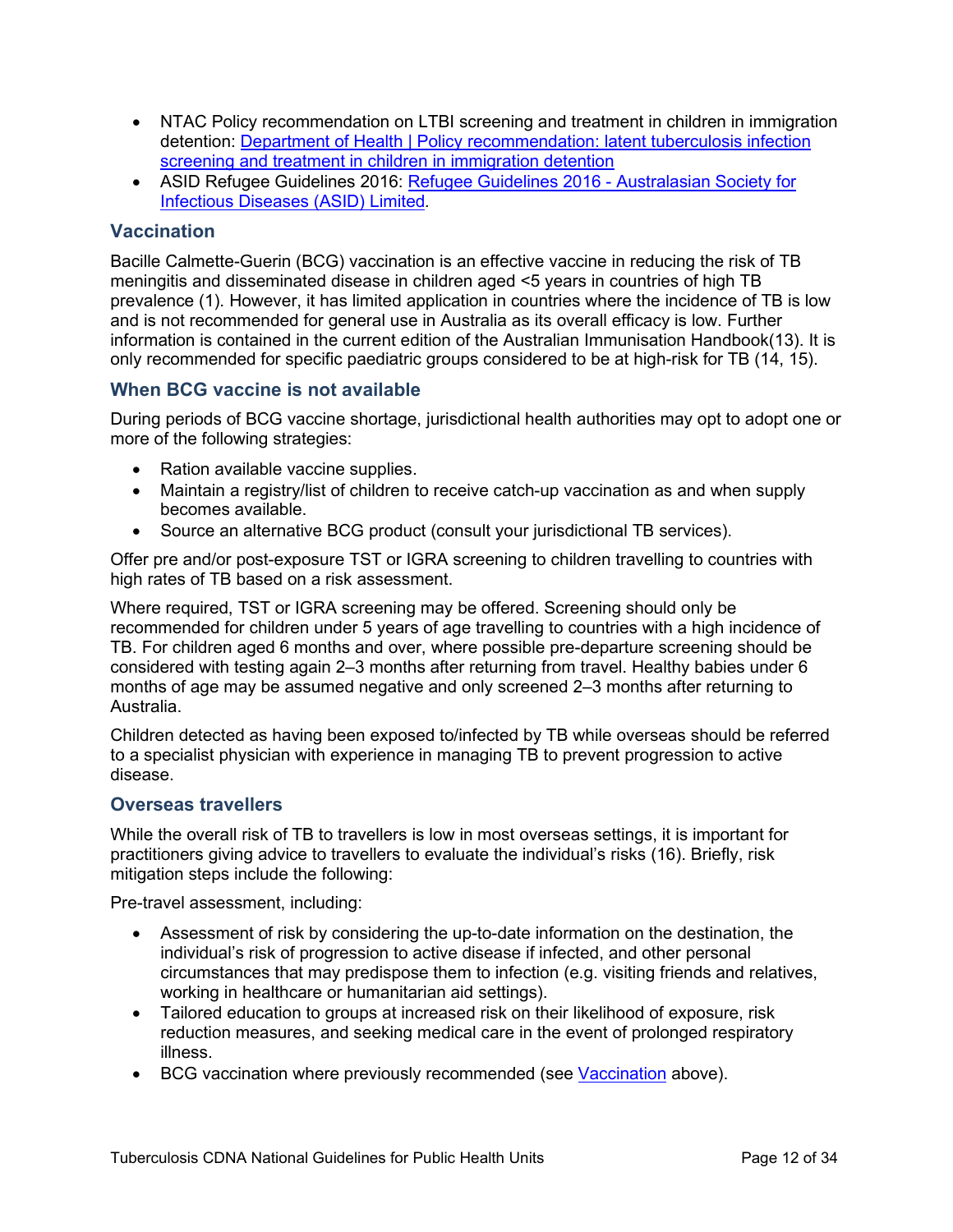- For persons with risk factors for progressing to active disease (e.g. immunosuppressed, children aged <5 years who have not received BCG), consider pre-travel LTBI testing and referral for treatment (before/after) travel if positive.
- It may be necessary to alter travel plans or not travel to the stated destination for persons assessed as being at very high risk of progression to severe TB disease, especially if the risk of acquisition of DR-TB is also high.

During travel risk reduction measures:

- Generally, travellers should avoid close contact or prolonged time with unwell people (known TB patients, persons with productive cough), particularly in confined or crowded areas, and avoid high-risk settings (e.g. clinics, hospitals, prisons or homeless shelters).
- Healthcare workers and similar personnel should undertake best practice infection control precautions, giving prior consideration to resources available at destinations, and noting that infection control practices can vary widely.

Post-travel:

- Generally routine follow-up is not needed for travellers without risk factors for progression to active disease, unless direct contact with TB is known to have occurred.
- For individuals with risk factors for progressing to active disease, repeat LTBI test if baseline negative, and consider LTBI treatment if positive.
- Individuals who develop symptoms consistent with TB during or post-travel should be investigated for active disease.

# <span id="page-12-0"></span>**4. Surveillance objectives**

- To monitor the epidemiology of TB in Australia including risk factors to better inform prevention strategies.
- To identify infected contacts and reduce their risk of developing active TB.
- To provide evidence of Australia's progress against national and international strategic disease control targets.
- To monitor drug resistance.

# <span id="page-12-1"></span>**5. Data management**

All cases fulfilling the TB case definition are to be notified and data entered onto jurisdictional disease databases. Each year's core and enhanced data is to be completed by May of the following year. Outcome data for cases needs to be updated by May following the end of the notification year for drug susceptible cases from the previous year, and MDR-TB cases from two years prior.

Core and enhanced de-identified surveillance data on all confirmed cases of TB are reported to the Commonwealth via the National Notifiable Disease Surveillance System (NNDSS). Enhanced data includes risk factor information, clinical presentation, diagnostic information, and treatment outcomes.

Data on TB cases in Australia are reported to the WHO annually.

# <span id="page-12-2"></span>**6. Communications**

While all cases of tuberculosis require formal notification, there are certain scenarios where prompt communication to senior Public Health personnel is indicated. Each jurisdiction will specify what such scenarios are, who to notify, and what timeframe is required. Examples include MDR/XDR-TB, TB likely acquired in a healthcare setting, where large numbers of people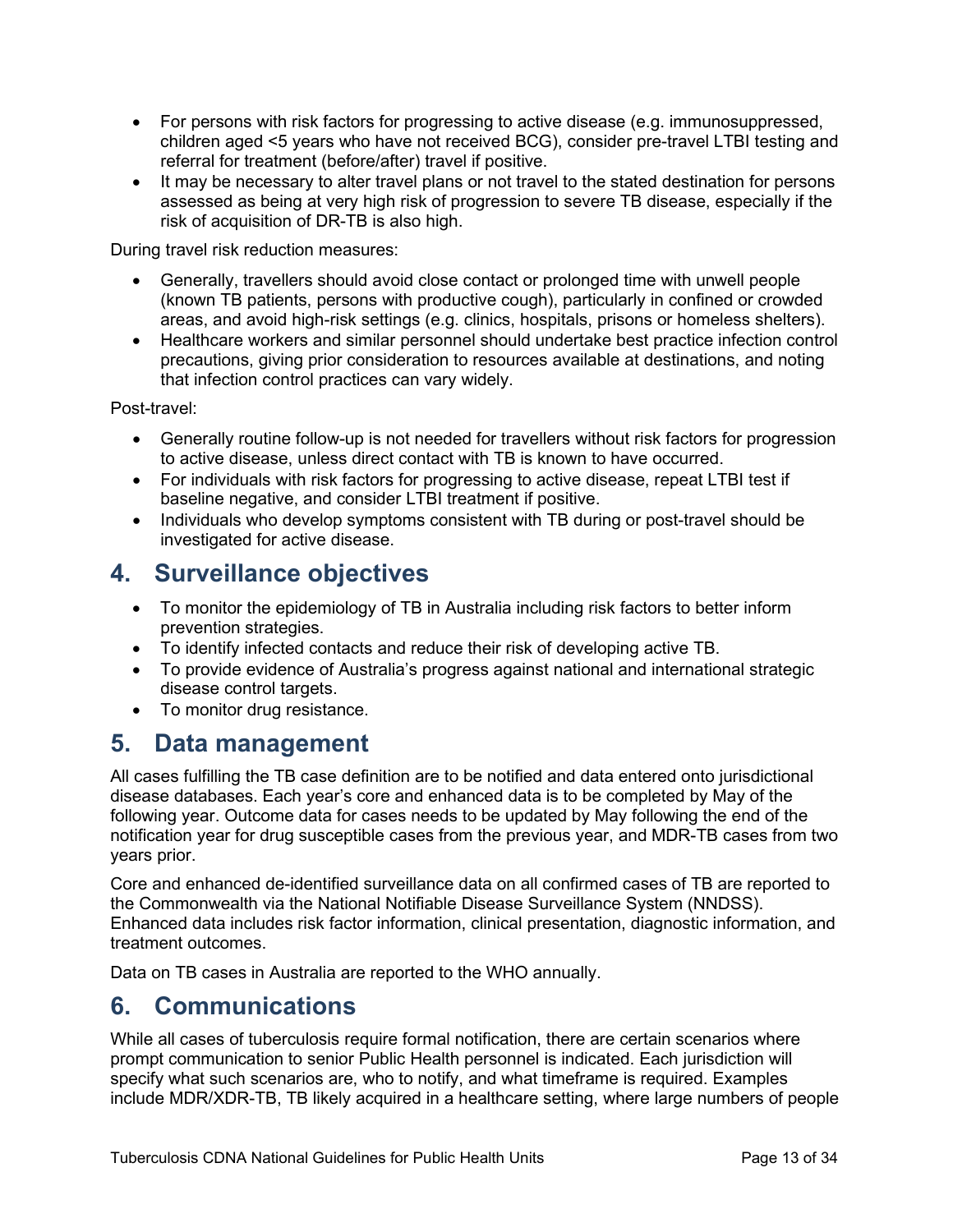require contact screening, where widespread transmission becomes apparent and where prolonged presence of an infectious person on an airplane has occurred (usually an international flight). Any case where there is likely to be media interest is usually required to be communicated. Further reporting of cases and need for contact tracing within or between jurisdictions is made by the jurisdictional TB staff of the index case, on a case-by-case basis, in accordance with jurisdictional protocols which may also require notification of the Communicable Diseases department.

# <span id="page-13-0"></span>**7. Case definition**

# <span id="page-13-1"></span>**Reporting**

Only **confirmed cases** should be notified.

# <span id="page-13-2"></span>**Confirmed case**

A confirmed case requires a diagnosis accepted by the Director of Tuberculosis Control (or equivalent) in the relevant jurisdiction, based on either:

### **1. Laboratory definitive evidence**

OR

### **2. Clinical evidence**

### <span id="page-13-3"></span>**Laboratory definitive evidence**

1. Isolation of *M. tuberculosis* complex (excluding *M. bovis* var BCG\*) by culture (Note that *M. bovis var BCG* isolated from any site in those who have received BCG vaccine or therapeutic BCG bladder instillation for bladder cancer treatment are excluded as cases, but should be notified as vaccine or medication related adverse events).

#### OR

2. Detection of *M. tuberculosis* complex by nucleic acid amplification testing (NAAT) EXCEPT where this is likely to be due to previously treated or inactive disease.

# <span id="page-13-4"></span>**Clinical evidence**

A clinician experienced in TB makes a clinical diagnosis of TB, including clinical follow-up assessment to ensure a consistent clinical course.

Case definitions can be found on the Department of Health website: [Department of Health |](https://www1.health.gov.au/internet/main/publishing.nsf/Content/cdna-casedefinitions.htm?Open=&utm_source=health.gov.au&utm_medium=redirect&utm_campaign=digital_transformation&utm_content=casedefinitions)  [Australian national notifiable diseases and case definitions.](https://www1.health.gov.au/internet/main/publishing.nsf/Content/cdna-casedefinitions.htm?Open=&utm_source=health.gov.au&utm_medium=redirect&utm_campaign=digital_transformation&utm_content=casedefinitions)

# <span id="page-13-5"></span>**8. Laboratory testing**

# <span id="page-13-6"></span>**Testing guidelines**

Laboratory testing for TB is indicated in people with a clinically compatible illness, particularly if they are at increased risk of TB. Every effort should be made to collect adequate laboratory specimens from pulmonary and extrapulmonary sites in order to establish a microbiological diagnosis. Detection of *M. tuberculosis* complex DNA by NAAT enables a rapid diagnosis. Where Xpert MTB/RIF (Xpert<sup>®</sup> MTB/RIF) and Xpert MTB/RIF Ultra (Xpert<sup>®</sup> Ultra) assays are used, the presence of rifampicin resistance conferring mutations can also be detected directly from samples. Detection of TB by culture remains the most sensitive method for detecting *M. tuberculosis* complex and also enables drug susceptibility testing and genetic typing to be performed. Further guidance can be found in the following NTAC documents:

a. Revised Guidelines for Australian Laboratories performing mycobacteriology (17)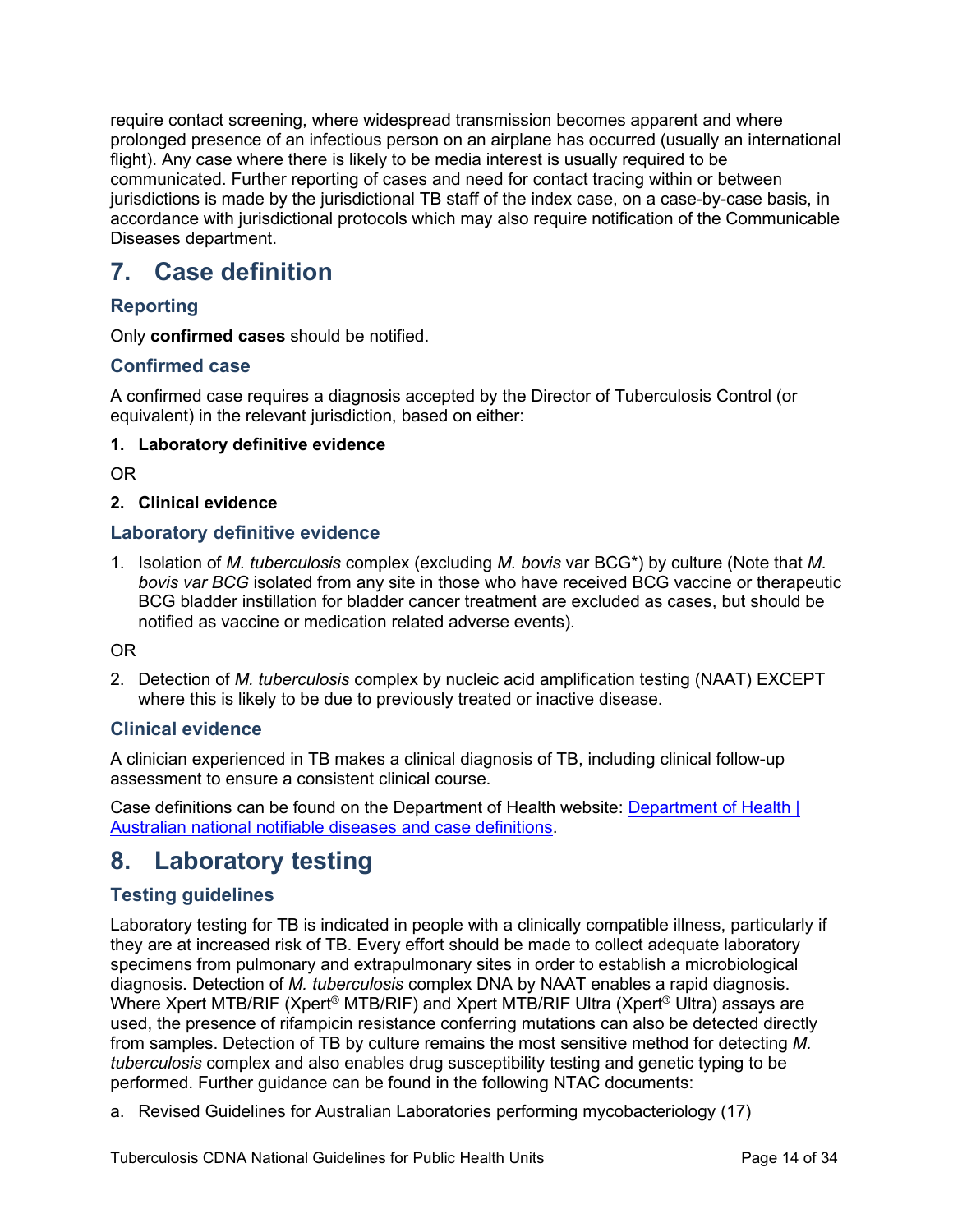b. Defining a tuberculosis cluster or outbreak (18)

# <span id="page-14-0"></span>**Pulmonary TB**

- The clinical service and/or laboratory should provide an instruction form to the patient describing the method of producing a good sputum specimen, the timing of the collection, and the handling of the specimen (e.g. refrigeration at 4o - 8oC pending submission to the laboratory).
- Sputum should be collected on 3 separate occasions (at least one early-morning specimen).
- Sputum induction (using nebulised hypertonic saline) or gastric aspirate (children) should be utilised where a patient is unable to expectorate.
- Sputum samples should be collected in sterile, wide-mouth containers with a leak-proof screw-cap lid; samples must be appropriately labelled.

# <span id="page-14-1"></span>**Infection control requirements for sputum collection**

Sputum collection from a coughing patient or by nebulized saline induction will generate infectious aerosols if the patient has pulmonary TB. It is important that sputum collection is performed in the appropriate clinical or laboratory environment with engineering designed to prevent potential transmission of TB beyond the collection area. The sputum collection area should be under negative pressure in keeping with NTAC guidance (17) and the Australian standard (46). Where this is not possible, sputum collection should be performed in a wellventilated area without shared airflow to other areas. For ambulant patients, sputum collection in an external area away from others is appropriate.

If a healthcare worker needs to be in attendance during collection of a sputum sample, personal protective equipment for prevention of airborne transmission, including a P2/N95 respirator mask, should be used.

# <span id="page-14-2"></span>**Extra-pulmonary TB**

The investigation of extra-pulmonary TB requires the collection of samples from normally sterile sites (e.g. cerebral spinal fluid (CSF), bone, lymph node, peritoneum etc) using invasive procedures often facilitated by radiological guidance, or during an operation. Mycobacterial culture of early morning urine on 3 consecutive mornings can be used in the investigation of renal tract TB.

Surgeons and operating room staff must be specifically directed to place specimens in saline and NOT formalin so that culture and drug susceptibility testing are possible.

#### <span id="page-14-3"></span>**Microscopy and culture**

Only about 60% of culture-positive respiratory specimens will be smear-positive for acid-fast bacilli (AFB). Additionally, smear microscopy cannot reliably differentiate *M. tuberculosis* bacilli from non-tuberculous mycobacteria (NTM). Microscopy therefore lacks sensitivity (so a negative result does not exclude TB) and specificity ("false-positive" results may occur due to the presence of NTMs). Smear positive cases should be treated as TB until proven otherwise.

Smear results should be available within 24-48 hours of specimen receipt even on weekends if the specimen is deemed urgent after consultation between the treating clinician and the laboratory. Microscopy provides a measure of the infectivity of the patient (i.e. smear-positive cases have a heavy burden of acid-fast bacilli (AFB) in their sputa that can be transmitted by coughing, singing, etc.).

Culture remains the definitive "gold standard" investigation for TB and in contrast to microscopy, culture is highly sensitive and specific.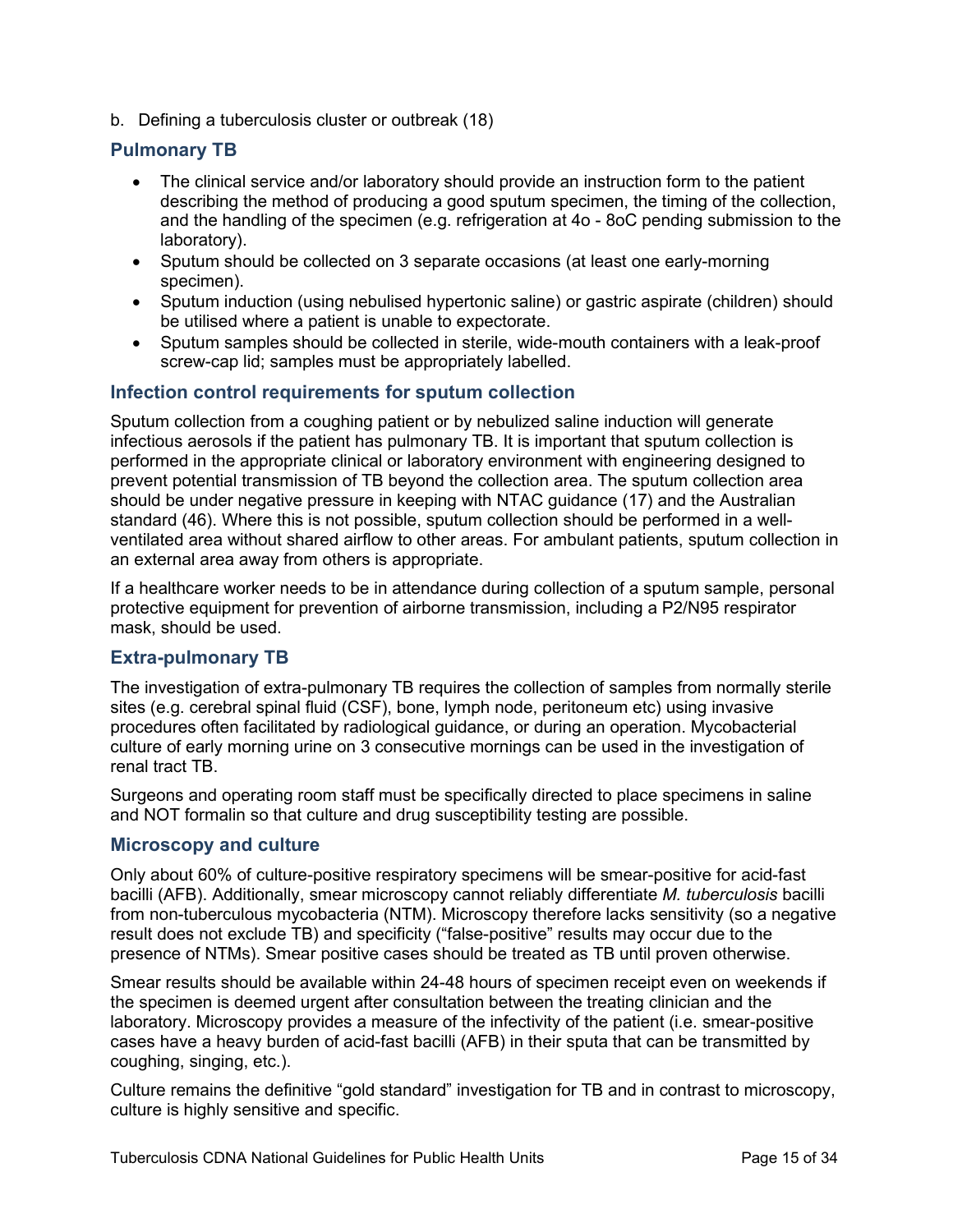The initial culture and identification of *M. tuberculosis* complex takes an average of 10–21 days with the subsequent susceptibility results expected within 15–30 days of specimen receipt. Within 24 hours of culture positivity, all TB culture laboratories should be able to perform an immunochromatogenic test (detection of MPT64 antigen) or a molecular assay for rapid identification of *M. tuberculosis* complex. Rarely, strains of *M. tuberculosis* complex may be MPT64 negative.

Some cases of TB (which respond appropriately to therapy) might be found to be negative by microscopy, NAAT and culture. About 15% of TB cases each year in Australia are not laboratory-confirmed (6). Rarely, culture is open to laboratory cross-contamination of AFBs from a "strong-positive" sample to a "true-negative" sample. Clinicians should discuss with the laboratory any cases of TB which lack clinical plausibility in order that the laboratory can investigate the possibility of cross-contamination.

# <span id="page-15-0"></span>**Drug susceptibility testing (DST)**

The NTAC Revised Guidelines for Australian Laboratories Performing Mycobacteriology Testing stipulate that drug susceptibility testing (DST) should be performed on:

- All initial isolates of *M. tuberculosis* (isoniazid, rifampicin, ethambutol and pyrazinamide).
- Isolates from patients who remain culture-positive after 3 months of treatment.
- Isolates from patients who are clinically failing treatment.
- An initial isolate from a patient relapsing after previously successful TB treatment.

Where there is resistance to rifampicin, second line agents should also be tested where a WHO endorsed method is available. Recommendations on grouping of second line antimicrobial agents and critical concentrations for DST have been published in WHO operational handbook for drug-resistant tuberculosis treatments (19). Where resistance to isoniazid but not rifampicin is detected, fluoroquinolone DST should also be performed (20, 21). A specialist in the treatment of TB should be consulted regarding the appropriate therapeutic regimen and dosages for treatment. Recommendations for treatment of drug susceptible TB in Australia can also be found in the electronic Therapeutic Guidelines [\(Therapeutic guidelines > eTG complete | Therapeutic](https://tgldcdp.tg.org.au/etgAccessDenied?access=denied#toc_d1e2156)  [Guidelines\)](https://tgldcdp.tg.org.au/etgAccessDenied?access=denied#toc_d1e2156).

# <span id="page-15-1"></span>**Nucleic acid amplification tests (NAAT)/PCR**

NAAT has a sensitivity intermediate between that of microscopy and culture for TB detection. Commercial NAAT assays have a high sensitivity (>95%) in smear-positive sputum specimens, but lower sensitivity in smear-negative specimens and therefore a negative result does not exclude TB. The NTAC Guidelines for Australian Mycobacteriology Laboratories includes principles for the use of NAAT (17).

The Xpert MTB/RIF and Xpert Ultra assays (Cepheid, Sunnyvale, Calif) detect both *M. tuberculosis* complex and rifampicin resistance (an indicator for probable MDR-TB). The assays are endorsed by WHO for use on pulmonary and selective extra-pulmonary samples. Xpert Ultra has greater sensitivity and is the preferred test for paucibacillary samples, especially CSF. Xpert MTB/RIF or Xpert Ultra should be performed on smear positive sputum respiratory samples to confirm TB and assess rifampicin susceptibility as soon as possible. When *M. tuberculosis* is detected in very low concentrations with the Xpert Ultra assay, defined as 'TRACE', the possible explanations include true infection, a false positive result or past treated infection. It is recommended a second positive detection with the same assay (including a repeat 'trace' call) before considering as a true positive result from sputum samples. For extrapulmonary and bronchoscopic samples, or samples collected in children with pauci-bacillary disease, a second sample is not required to further investigate a 'TRACE' call but final diagnosis should consider all information including pre-test probability, TB history and results of TB culture.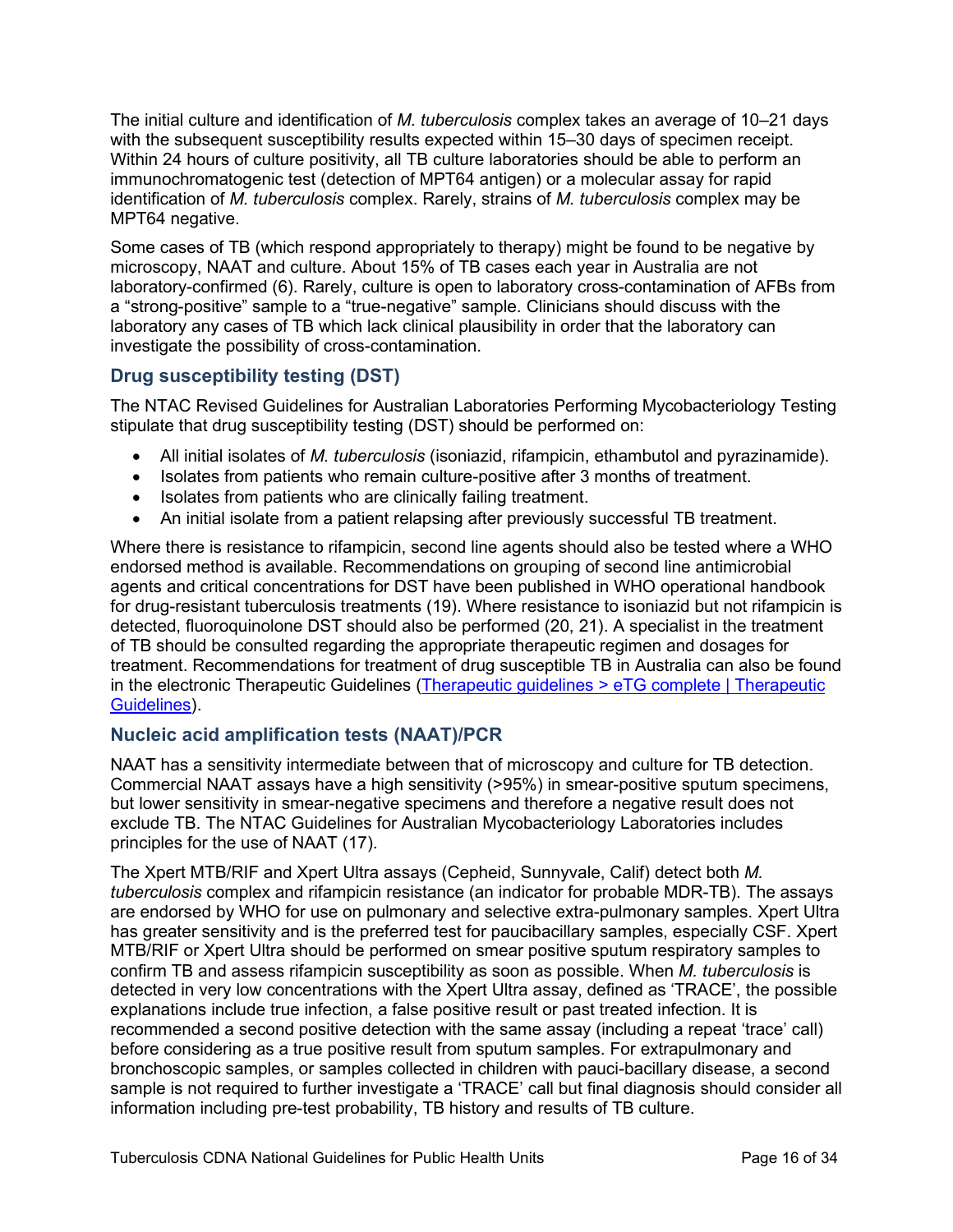Where TB is detected in TRACE amount, the assay will not report on rifampicin susceptibility and this will be reported as "indeterminant".

Xpert Ultra takes a little over an hour to run, while other NAAT may take a few hours and results are usually available within a day. Some NAAT tests may only be validated and licenced for use on sputum samples. Use on extrapulmonary samples is possible where specified by the manufacturer and validated by the testing laboratory.

Where rifampicin resistance is detected, rapid detection of second line drug resistance, especially to fluoroquinolones can be important in determining which MDR/RR-TB regimen is appropriate. Line probe assays (MTBDRsl) and the recently released Xpert MTB/XDR assay can both provide such information.

NAAT does not replace culture as in addition to improved sensitivity, the latter remains essential for comprehensive phenotypic DST and genotyping.

#### <span id="page-16-0"></span>**Genotyping - including whole genome sequencing of M. tuberculosis**

The Australian Mycobacterium Reference Laboratory Network (MRLN) performs molecular epidemiological typing on the initial isolate from every newly diagnosed culture positive TB patient. Mycobacterial interspersed repetitive-unit–variable-number tandem repeat (MIRU-VNTR) remains in widespread use, but is confounded by poor differentiation of selected common strains (e.g. the "Beijing" strain).

Whole genome sequencing provides a high degree of discrimination for genotyping and is a valuable tool in delineating recent transmission events. Furthermore, resistance conferring mutations can be rapidly identified. At the time of writing, several Australian jurisdictions are routinely using whole genome sequencing (WGS) on all new *M. tuberculosis* complex strains with other jurisdictions employing (or referring for) WGS on a selective basis. At the current time, a cultured isolate is still required for reliable WGS.

#### <span id="page-16-1"></span>**List of Reference Laboratories**

The Australian MRLN comprises the mycobacteriology laboratories at the following institutions:

- Institute of Clinical Pathology and Medical Research, NSW Health Pathology, Westmead, New South Wales.
- PathWest Laboratory Medicine Western Australia Queen Elizabeth II Medical Centre, Hospital Avenue, Nedlands, Western Australia.
- Pathology Queensland, Royal Brisbane and Women's Hospital Campus, Herston, Queensland.
- SA Pathology, Adelaide, South Australia.
- Victorian Infectious Diseases Reference Laboratory, North Melbourne, Victoria.

For further information on laboratory testing, refer to:

- The Public Health Laboratory Network (PHLN) laboratory case definitions website: [Department of Health | Tuberculosis Laboratory Case Definition \(LCD\)](https://www1.health.gov.au/internet/main/publishing.nsf/Content/cda-phlncd-tb.htm)
- National Tuberculosis Advisory Committee, Revised guidelines for Australian laboratories performing mycobacteriology (17).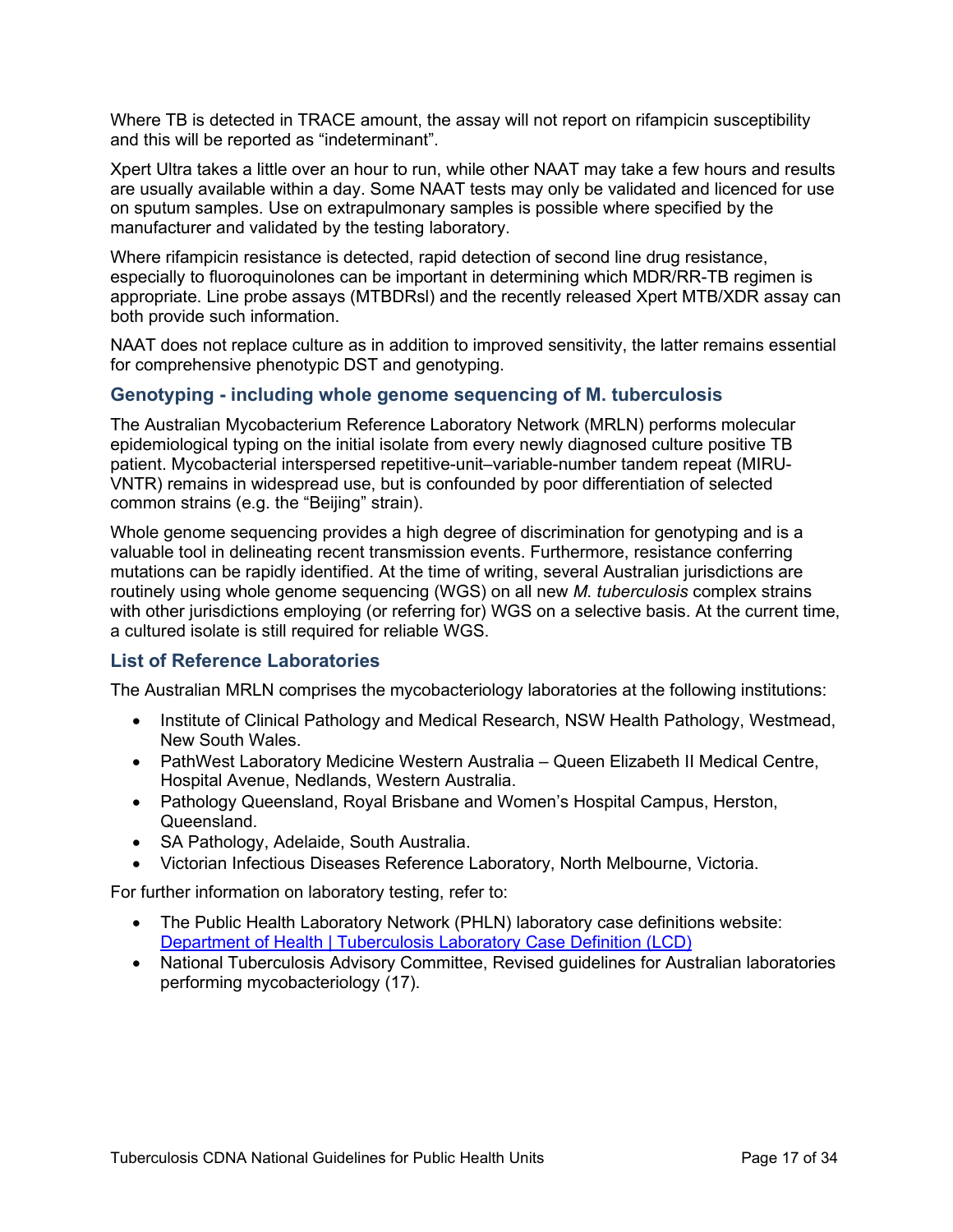# <span id="page-17-0"></span>**9. Case management**

### <span id="page-17-1"></span>**Response times**

Follow up of sputum smear positive pulmonary TB notifications for appropriate infection control (if not already in place), and treatment should begin within 1 working day of receipt of notification. All other cases should begin follow up within 3 working days. Where drug resistance is suspected or proven, initiation of antimicrobial therapy may be delayed pending further DST results if clinically safe to do so.

#### <span id="page-17-2"></span>**Response procedure**

#### **Case investigation**

Generally, investigation of TB cases is undertaken by TB services staff, in collaboration with the case's healthcare providers, using a disease investigation form (see example in [Appendix 1\)](#page-31-0). Wherever possible, seek the treating doctor's consent; however, where this cannot happen in a timely fashion, follow-up should proceed. Essential actions are:

- Confirm the onset date and symptoms of the illness.
- Document the time of first contact with healthcare for symptoms.
- Review results of relevant laboratory tests, and/or recommend that tests be done to confirm the diagnosis of TB and/or the detection of rifampicin resistance by rapid NAAT.
- Interview the case (or carer) and obtain history to inform the contact management plan (including possible exposures e.g. occupational, recreational, recent travel and identifying contacts).
- If the index case is a child, identify the possible source case as a matter of priority, given that children act as 'sentinels' of recent local transmission.
- Smear negative/culture positive pulmonary TB cases should have sputum collected when culture positivity is reported to see if the case has progressed to smear positive.
- Extra-pulmonary TB cases have a CXR and sputum samples collected to determine coexisting pulmonary involvement.
- Review case and contact management ensuring relevant respiratory isolation and infection control strategies are in place.
- Ensure infection control professionals are notified where appropriate (e.g. in hospital).
- Ensure (or confirm) with the TB staff that an appropriate treatment plan is in place.

As part of the case investigation, an assessment is made regarding the infectiousness of the case based on clinical, radiological and laboratory findings. The degree of infectiousness is categorised as follows (Table 1):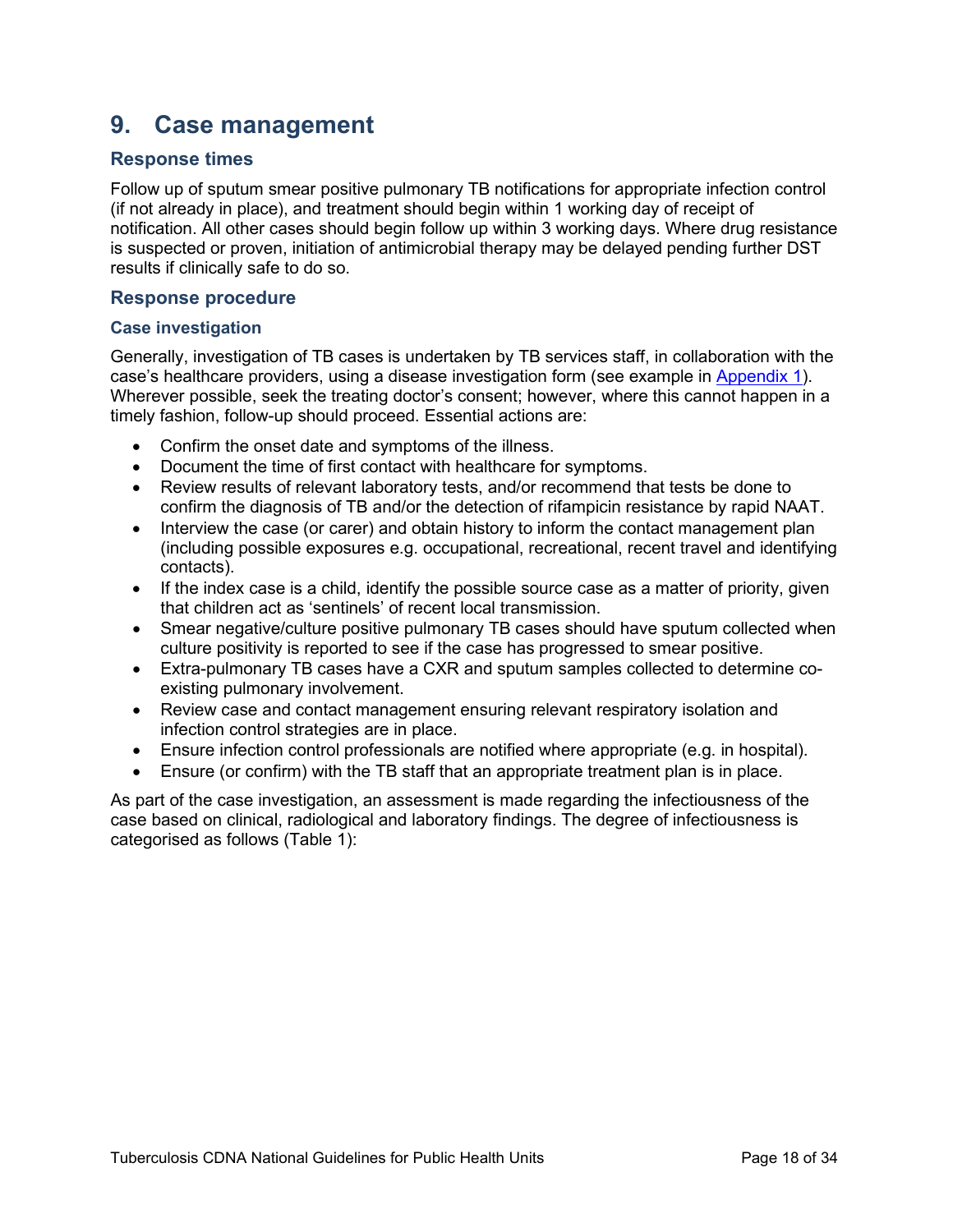| Degree of<br>infectiousness of case | <b>Clinical, radiological and laboratory findings</b>                                    |
|-------------------------------------|------------------------------------------------------------------------------------------|
| <b>Negligible</b>                   | Extrapulmonary TB                                                                        |
|                                     | Sputum smear negative & culture negative pulmonary TB                                    |
| Lower                               | Sputum or bronchial washings smear negative & culture positive (no<br>cavitation on CXR) |
| Higher                              | Sputum smear positive & [culture positive or PCR positive]                               |
|                                     | Cavitation on CXR regardless of smear status but PCR or culture<br>positive              |
|                                     | Bronchial washings smear positive & [culture positive or PCR positive]                   |
|                                     | Laryngeal TB                                                                             |

#### **Table 1. Infectiousness of TB cases based on clinical, radiological and laboratory findings**

 $#$  Cavitation evident on CT scanning but NOT on CXR is of uncertain significance regarding infectivity. Decision making should be based on the CXR appearance in this setting.

#### <span id="page-18-0"></span>**Case treatment**

Unless drug resistance is proven or suspected, new cases of pulmonary TB should commence on standard 4 drug therapy (isoniazid, rifampicin, ethambutol and pyrazinamide). Dosing should be daily. Once the strain is confirmed as fully drug susceptible to these first line agents, ethambutol can usually be omitted from the regimen and pyrazinamide is routinely ceased after 8 weeks, representing the standard duration of the intensive phase. A continuation phase follows with a minimum total duration of therapy of six months for fully susceptible *M. tuberculosis* disease*.* For detailed information on therapeutic agents including dosing and use in extrapulmonary TB see the relevant jurisdictional guidance or the current edition of Therapeutic Guidelines: Antibiotics (22). Outcomes with intermittent dosing are considered inferior although thrice weekly dosing in the continuation phase may be utilised in carefully selected cases (e.g. in low burden of disease) where there are barriers to delivery of daily therapy and should always be administered as directly observed therapy (DOT). Twice weekly regimens should never be used. Pyrazinamide, combination tablets and many second line agents are not registered with the Therapeutic Goods Administration (TGA) in Australia and need to be procured using the TGA special access scheme.

Jurisdictional TB experts should be consulted regarding the management of drug resistant TB including all forms of multidrug resistant TB.

Treating physicians are responsible for implementing appropriate treatment strategies in individual cases with support provided by public health/TB services. Given the complexity and long duration of TB treatment regimes, it is crucial that a patient-centred approach is taken when developing an individualised case management plan. It is important to balance patient rights and public safety by applying least restrictive public health interventions that are effective in achieving adherence, and involving patients in a meaningful way in making decisions concerning their treatment supervision and overall care (23, 24). Key aspects when developing a case management plan include:

- Improving treatment literacy (see [Education](#page-19-0) below).
- Identifying and addressing individual needs and barriers.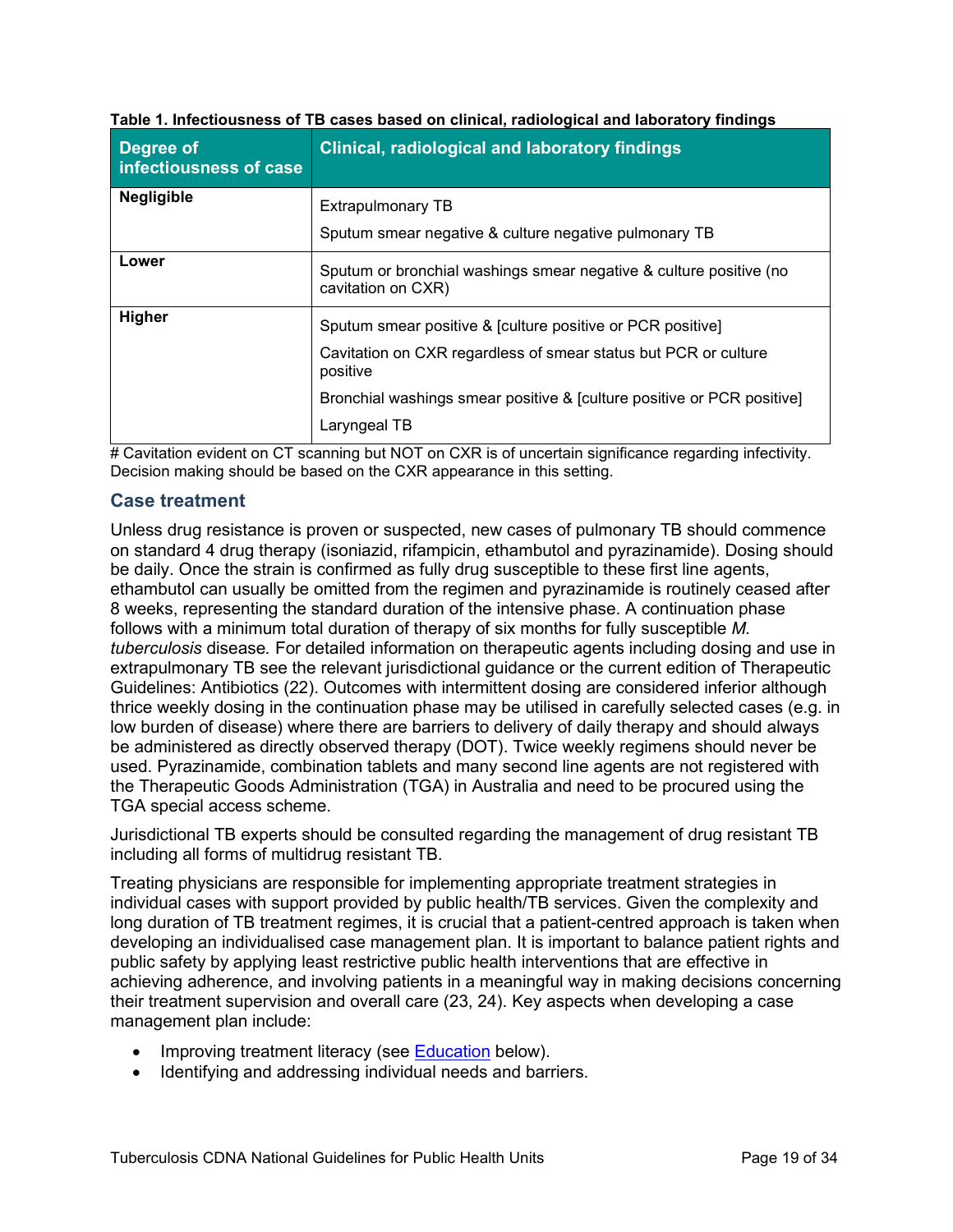- Assessing for likely adherence to treatment and reviewing strategies of adherence support.
- Discussing plans for assessing response to therapy.

Several strategies are available for improving adherence. The strategies applied for cases are decided by local jurisdictional public health authorities/TB services and the treating physician, and may consider use of:

- A comprehensive case management approach providing a team of personnel responsible for continuity of care, management and follow-up, which is coordinated by an assigned case manager.
- Selective DOT for at-risk patients see below.
- Enablers and/or incentives e.g. providing assistance with transport and other costs, convenient clinic hours and (decentralised) locations, assistance in accessing social services, reminders and follow-up of missed appointments, staff who can overcome language and cultural barriers, integration of care with other conditions, etc.
- Fixed-dose combination (FDC) therapy to simplify treatment where appropriate.
- Hospitalisation see below (24-27).

DOT has been promoted as the standard of practice to minimise the development of initial or further drug resistance, the recurrence of disease related to non-adherence or inappropriate TB treatment, to assist the patient in achieving cure and to document successful treatment completion. Systematic reviews comparing DOT to self-administered therapy (SAT), however, did not find any significant differences on several outcomes of interest (including mortality, treatment completion and relapse); although, DOT was significantly associated with improved treatment success and increased sputum smear conversion during treatment (28). DOT delivered in the community has shown favourable treatment success rates when compared to DOT delivered at a fixed health clinic (29, 30). A Victorian study comparing family-based DOT with supervised but non-observed therapy found there was no significant difference in relation to treatment completion or non-adherence (31).

Decisions regarding use and mode of DOT should be based on local and individual patient circumstances. In certain situations, DOT is strongly encouraged, e.g. smear positive cavitary TB, any retreatment case or a case with any drug resistance and where factors are present predicting likely non-adherence. Thrice weekly therapy is not a preferred method but may be considered very occasionally (e.g. in low burden of disease) and should always be administered as DOT.

Many patients can be treated on an outpatient basis. Hospitalisation may be required if:

- Investigations are required to establish the diagnosis
- There is a need for continuous in-patient care due to complications from TB or other comorbid conditions
- It is necessary to monitor adherence and tolerance of drug therapy
- The patient is likely to be a public health risk or if social circumstances in the place of residence necessitate admission.

# <span id="page-19-0"></span>**Education**

Education about the disease process and transmission of infection is provided to patients and household contacts using a qualified interpreter as appropriate. The importance of adherence to treatment is reinforced and further information provided about medications and possible side effects of drug therapy. Effective communication and provision of clear information is a high priority for patient management. It is important to emphasise that TB is a curable and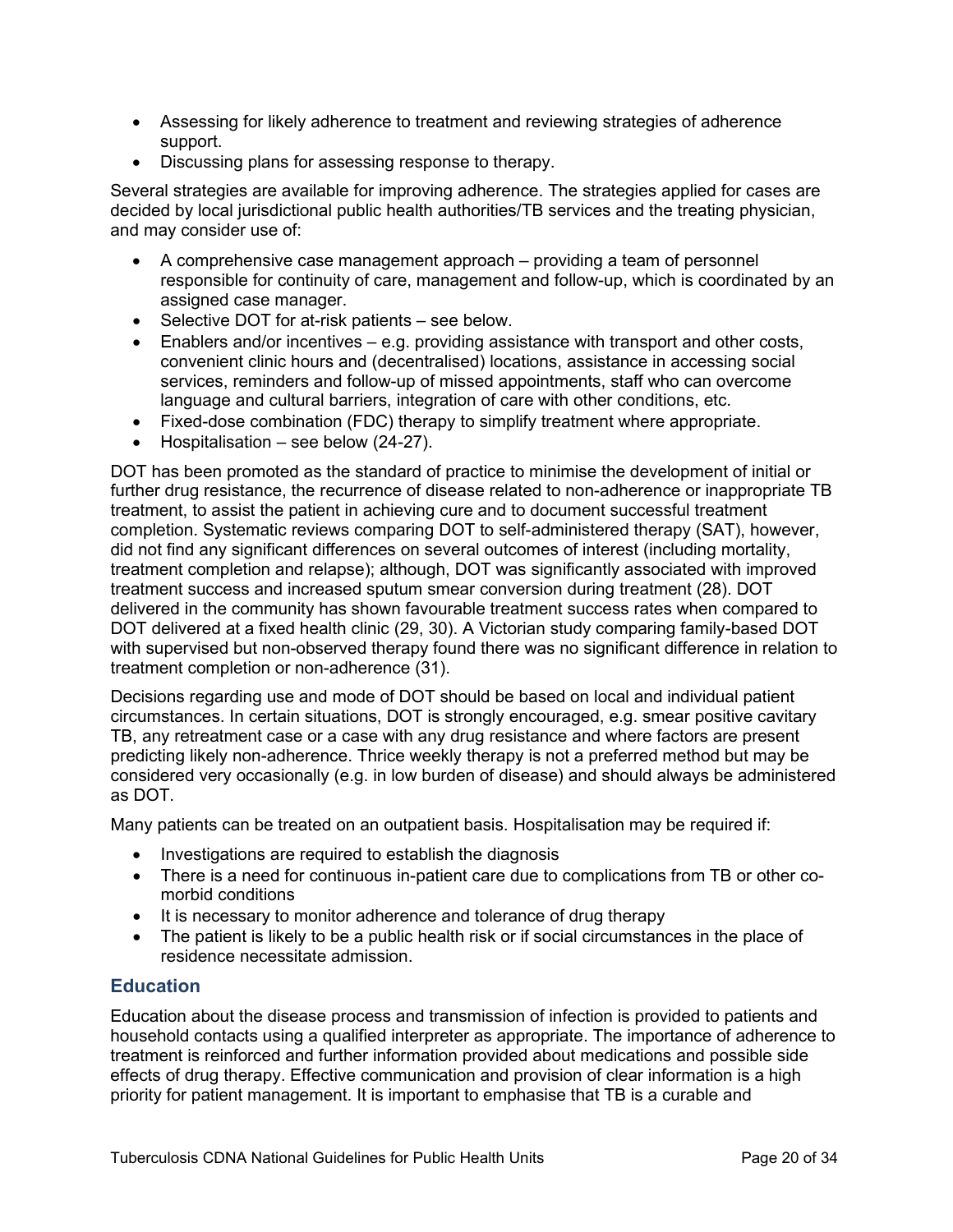preventable disease. Unfortunately, there is still much stigma associated with the disease. Support and reassurance are required. If patients are treated at home for smear positive pulmonary TB, they must be instructed to remain there without visitors coming into the house until they are assessed as not being infectious. Language specific fact sheets about TB and drug treatment should be provided to all patients and are available from jurisdictional TB units.

### <span id="page-20-0"></span>**Isolation and restriction**

It is recommended that patients with suspected or confirmed pulmonary TB who are admitted to hospital should remain isolated in a negative pressure room with airborne precautions applied. A smear positive patient who tests negative for TB by Xpert MTB/RIF Ultra may generally be released from airborne precautions unless very strong clinical suspicion remains, in which case a second Xpert test can be performed. For further guidance on infection control measures, see:

- [Section 12. Special Situations: TB in healthcare settings](#page-25-2)
- NTAC's Infection control guideline for the management of patients with suspected or confirmed pulmonary TB in healthcare settings (32): Department of Health | Infection [control guidelines for the management of patients with suspected or confirmed pulmonary](https://www1.health.gov.au/internet/main/publishing.nsf/Content/cda-cdi4003i.htm)  [tuberculosis in healthcare settings](https://www1.health.gov.au/internet/main/publishing.nsf/Content/cda-cdi4003i.htm)

Infection control precautions should be maintained until discharge criteria are met. In principle these criteria include:

- A reduction in or absence of cough with or without other symptoms.
- Reduced smear burden or smear negativity.
- Assured treatment by direct observation.
- An appropriate discharge plan and referral to TB services.

If drug resistance is suspected, cases should remain in isolation with airborne precautions in place until susceptibility results are confirmed. If sputum remains smear positive, a decision about discharge should be made in consultation with a specialist physician who has experience in managing TB and taking into account the social circumstances at home, such as the potential to expose new contacts and the presence of children <5 years of age.

Patients with pulmonary TB who are managed at home should be isolated until assessed as being at minimal risk of transmitting infection in consultation with local TB services. Adequate social support and supervised therapy is essential in the home environment to maintain home isolation. Assessment of other family members should be undertaken as a matter of priority to determine their status and also the possible need for preventive therapy in any children <5 years of age with no initial evidence of infection. The patient and family must also be provided with appropriate education and counselling about minimising the risk of transmission of infection; i.e. cough hygiene, avoiding new contacts and restricting movements away from home.

There are no restrictions on the movement of patients with extra-pulmonary disease, who have had pulmonary TB excluded or those with negative sputum smears on adequate therapy.

Cases must be excluded from educational facilities and children's services (including childcare, family day care, kindergartens, after school care) as required under jurisdictional regulations.

A restriction order may be issued to a person with pulmonary TB who does not comply with prescribed treatment and is not willing to limit their movement within the community (see Section [15: Jurisdiction specific issues](#page-31-1) for links to relevant legislation). Enactment of an isolation order is a last resort that follows extensive consultation between the treating clinicians and TB services, patient counselling, psychological assessment and use of alternative strategies to enhance adherence, including incentives and enablers.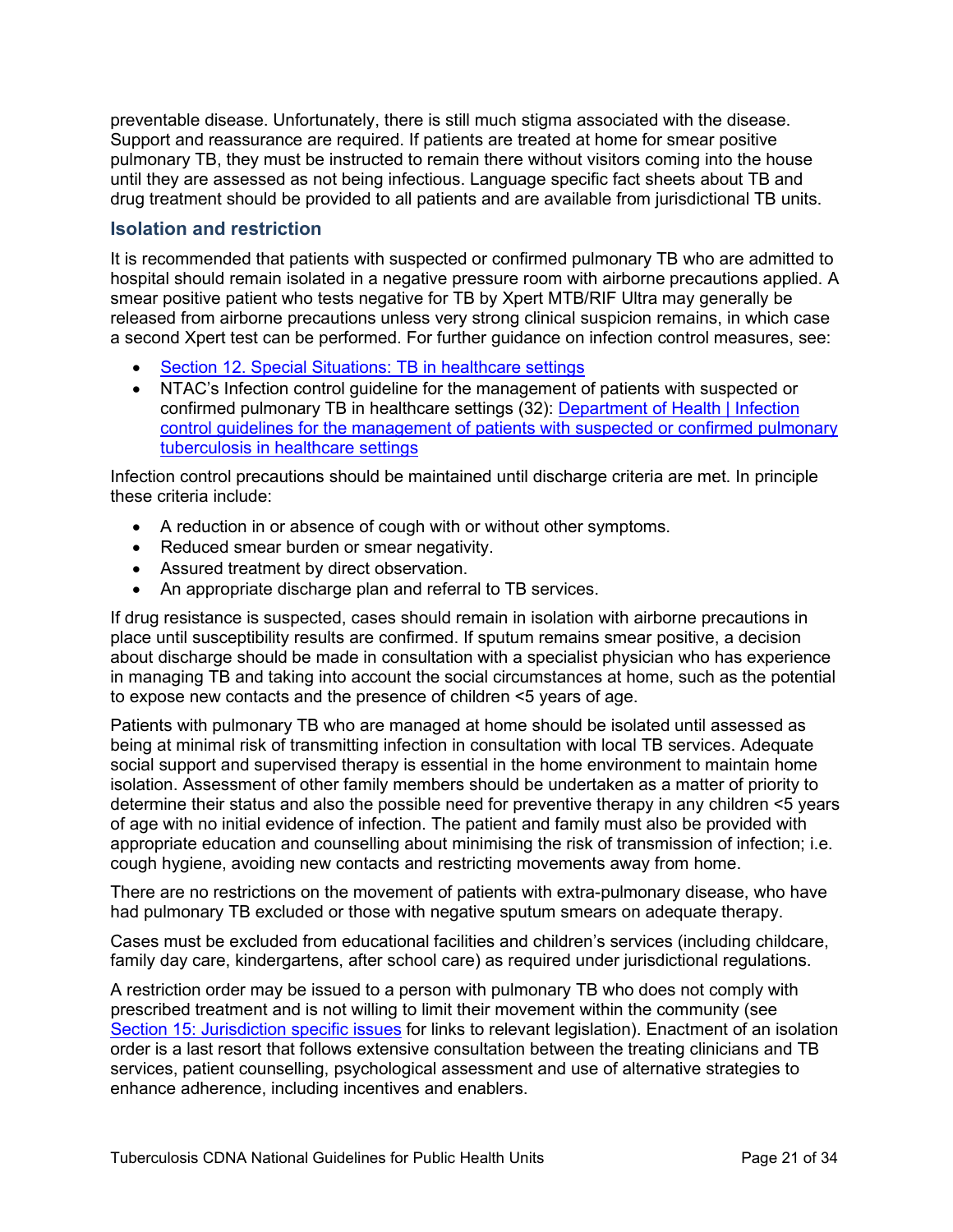# <span id="page-21-0"></span>**10. Environmental evaluation**

To assist in the identification of contacts at risk of infection, an environmental assessment should be undertaken of the settings that the patient has been spending time while infectious. Factors to consider include:

- Ventilation.
- Room size.
- Proximity to the case.
- Duration of contact while 8 hours cumulative contact is often used as a minimum time to acquire TB infection, a lower threshold should be considered where more susceptible people are involved or people participate in a high-risk medical procedure without appropriate personal protective equipment: (induced coughing/intubation) or are in a highrisk setting (post-mortem of an undiagnosed TB case where airborne precautions were not implemented).

# <span id="page-21-1"></span>**11. Contact management**

# <span id="page-21-2"></span>**Identification of contacts**

The aims of contact tracing are to:

- Identify the source case.
- Identify further cases of active TB among those in contact with the disease (co-prevalent cases).
- Identify people who may have become infected following contact with a person found to have active TB, especially vulnerable young children (<5 years of age).
- Counsel people found to have LTBI and refer them for assessment and preventive therapy.

The estimated risk of transmission should guide the priority, rapidity and thoroughness of the contact investigation.

Jurisdictional public health legislation will determine who has authority to carry out contact tracing.

The following steps should be undertaken by or in conjunction with the TB services:

- 1. Categorise the case according to the likely degree of infectiousness (see [Section 9:](#page-17-0) Case [management\)](#page-17-0).
- 2. Obtain a list of contacts and categorise the contacts according to their estimated risk of exposure to TB (see [Contact definition](#page-21-3) below).
- 3. Assess all high-risk contacts of suspected or confirmed pulmonary and laryngeal TB cases first.
- 4. Consider examination of medium risk contacts (see [Contact definition](#page-21-3) below) of pulmonary or laryngeal TB cases if there is evidence of transmission in high-risk contacts.

# <span id="page-21-3"></span>**Contact definition & exposure risk classification of contacts**

The exposure risk for individual contacts is determined by the intensity, frequency and cumulative duration of time they spent with the index case during the infectious period. Contacts should be classified into high, medium and low exposure risk to assist prioritisation of screening activities (Table 2). Individual circumstances and risk may vary amongst groups of contacts.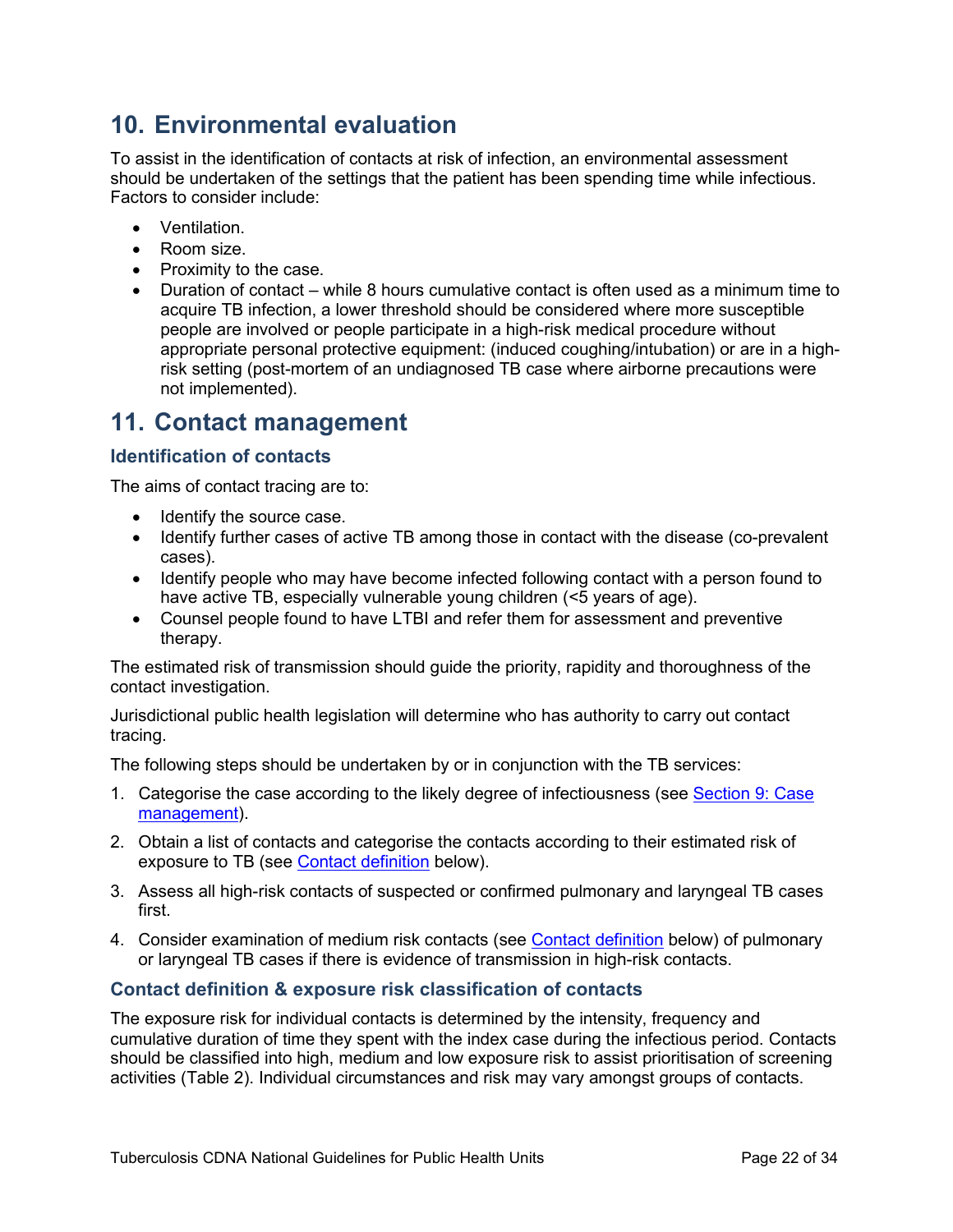Additional information may become available so these classifications should be reassessed throughout the investigation.

| <b>Exposure risk classification</b>                                                                                                                                                                    | <b>Example groups</b>                                                                                                                                                                                                                                                                                                                                                                                                                                                                                                                                                                                                                 |  |
|--------------------------------------------------------------------------------------------------------------------------------------------------------------------------------------------------------|---------------------------------------------------------------------------------------------------------------------------------------------------------------------------------------------------------------------------------------------------------------------------------------------------------------------------------------------------------------------------------------------------------------------------------------------------------------------------------------------------------------------------------------------------------------------------------------------------------------------------------------|--|
| High exposure risk<br>Frequent, prolonged and close<br>contact with the index case<br>(cumulatively ≥8 hours*)<br>OR.<br>Unprotected exposure to aerosol<br>generating medical procedures <sup>^</sup> | All people living in the same household or dwelling as the index<br>$\bullet$<br>case (including household-like settings such as patients<br>sharing a hospital room),<br>Non-household close contacts who shared an enclosed space,<br>$\bullet$<br>such as a social gathering place, workplace or educational<br>setting, for extended periods,<br>Contact during other high-risk social activities such as singing<br>٠<br>in enclosed settings or sharing smoking implements (e.g.<br>bongs/water pipes),<br>Contacts exposed during high-risk medical procedures without<br>$\bullet$<br>adequate personal protective equipment. |  |
| <b>Medium exposure risk</b><br>Frequent but less intense contact<br>with the index case<br>(cumulatively 4-8 hours*)                                                                                   | Other close relatives, friends, students in the same classroom,<br>$\bullet$<br>work colleagues, and neighbours who are not included in the<br>high-risk group.                                                                                                                                                                                                                                                                                                                                                                                                                                                                       |  |
| Low exposure risk<br>Casual contact with the index<br>case<br>(cumulatively <4 hours*)                                                                                                                 | Other contacts at school, in the workplace, in medical<br>$\bullet$<br>environments, or extended family and friends who were seen<br>occasionally, and others not included in high or medium risk<br>groups.                                                                                                                                                                                                                                                                                                                                                                                                                          |  |

#### **Table 2. Contact exposure risk classification**

\*Timeframes provide a rough guide to risk. Theoretically, no amount of exposure to TB is absolutely without risk, and the threshold for significant risk has not been adequately quantified (33-35).

^Procedures likely to generate aerosolised particles containing M. tuberculosis as outlined in [mode of](#page-6-3)  [transmission.](#page-6-3)

Each contact tracing activity needs to be developed and evaluated on an individual basis. After contact tracing has been carried out in each risk group, an evaluation of the results should be carried out to determine if transmission has occurred. As a guide, if the majority of the closest contacts have been tested and all are TST and/or IGRA negative and remain negative at 3 months post contact, testing of more remote contacts is usually unnecessary.

Initiate screening within:

- 7 days of index case diagnosis for high-risk contacts of higher infectious cases and highrisk susceptible contacts.
- 14 days of index case diagnosis for high-risk contacts of cases of lower infectiousness.

Screening of contacts of cases with negligible infectiousness should be considered amongst closest contacts in order to identify a source case, especially when the index case is a child. Only if there is evidence of transmission in the initially screened contacts group should screening progress to the lower risk groups.

All contact tracing services should be provided free of charge.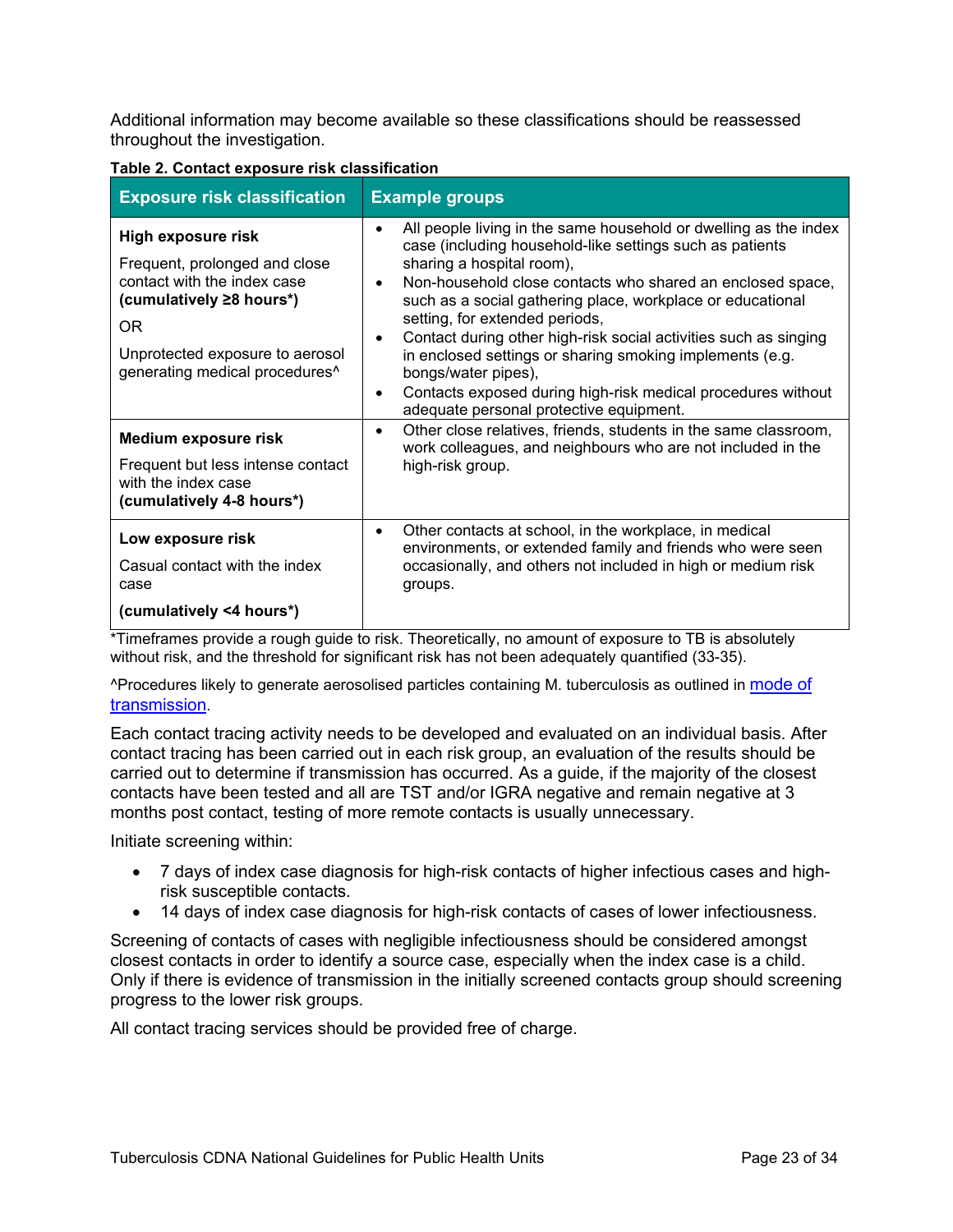# <span id="page-23-0"></span>**Management of identified contacts**

Contact investigation requires close co-ordinated management between nursing and medical personnel. Initial assessment includes a careful history and a test for LTBI (TST or IGRA). Medical assessment including a CXR is indicated if the contact is symptomatic of TB, has either a positive TST or IGRA test or is considered particularly vulnerable (e.g. child <5 years, immunosuppressed person).

Either TST or IGRA may be used for the investigation of LTBI in most circumstances. Neither test should be used in the investigation of active TB disease (though TST and/or IGRA may be used as supplementary tests in paediatric cases, but not as a 'rule-out' test). Further information on the use of IGRA tests has been published by NTAC [Department of Health | Position](https://www1.health.gov.au/internet/main/publishing.nsf/Content/cdi4104-c)  statement on interferon-[γ release assays for the detection of latent tuberculosis](https://www1.health.gov.au/internet/main/publishing.nsf/Content/cdi4104-c) infection (36).

Information on the drug susceptibility pattern of the isolate from the source case should be pursued as this information will determine which antimicrobial agents are likely to be effective for preventive therapy in contacts.

Management decisions should be made by clinicians experienced in the diagnosis and management of tuberculosis. Recommendations to guide the management of identified contacts include:

- All contacts with a positive TST or IGRA must have active TB excluded, by clinical assessment, CXR, and other investigations including sputum culture as indicated.
- All contacts with a positive TST or IGRA where active TB has been excluded should be considered for preventive therapy for LTBI.
- Children <5 years of age should be considered for commencement of preventive therapy (window prophylaxis) regardless of the initial TST or IGRA result (if performed within 8 weeks of last exposure), especially if under 2 years of age. If follow up screening is negative at 8-12 weeks following exposure then in most circumstances window prophylaxis would be ceased, unless there is considerable concern about the child's immune competence and the reliability of the test result.
- If the TST or IGRA is negative at the initial examination, the test should be repeated 8–12 weeks after the last exposure to the case and/or since treatment was commenced and the case considered no longer infectious.
- If preventive therapy is not given because of a medical contraindication or the patient declines, the individual should remain under clinical and radiological surveillance for at least one year in children under 5 years of age and at least 2 years in older children and adults.

# <span id="page-23-1"></span>**Education**

Contacts should be advised about the nature of TB infection and disease, its mode of transmission and the importance of adhering to follow up plans and treatment for LTBI (if prescribed) using a qualified interpreter as appropriate. Recognising there are many misconceptions about TB, effective communication and provision of clear information is a high priority. It is important to emphasise that TB is a curable and preventable disease. Counselling about the risks of reactivation of latent infection and awareness of symptoms must be provided to those with a positive TST or IGRA and not treated. Language specific fact sheets about TB and drug treatment, and about LTBI and treatment or follow up, should be provided to all patients and are available from jurisdictional TB units.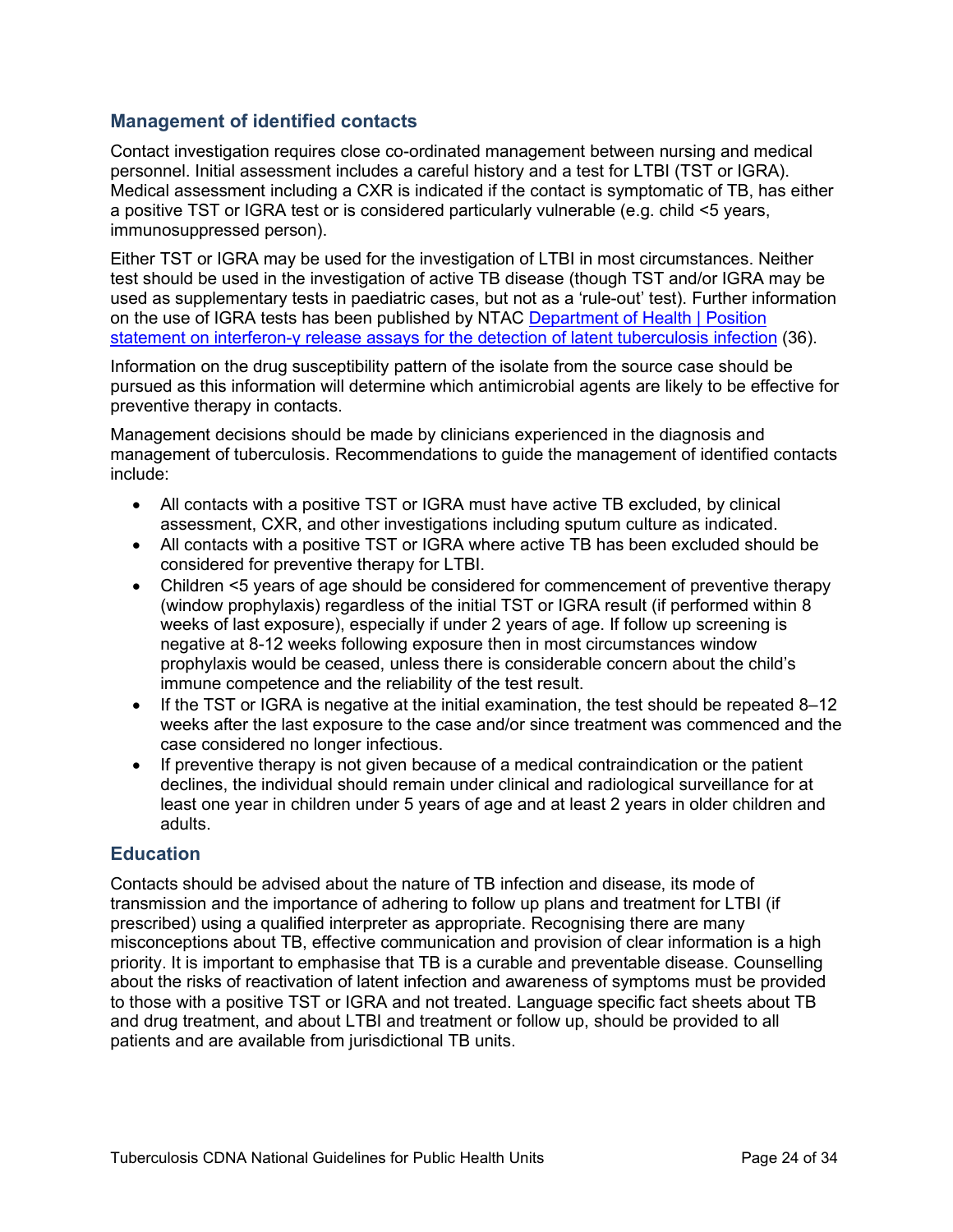# <span id="page-24-0"></span>**Isolation and restriction**

Contacts should not be isolated or restricted unless they have symptoms consistent with pulmonary TB. Such TB suspects should be isolated until active TB is excluded (see [Section 9:](#page-17-0) [Case management\)](#page-17-0).

# <span id="page-24-1"></span>**12. Special situations**

### <span id="page-24-2"></span>**Drug Resistant TB**

Prevention of drug resistant TB (DR-TB) through good management of both drug susceptible and drug resistant TB and effective implementation of infection control remains paramount.

Early and accurate detection of DR-TB is crucial. This will depend on a high index of clinical suspicion in the first instance and use of molecular diagnostic assays (e.g. Xpert MTB/RIF) and conventional culture and DST.

Isoniazid resistant (but rifampicin susceptible) TB is the most common form of drug resistant TB and estimated globally at about 11% of cases (7). New guidance on the treatment of isoniazid resistant TB recommending the addition of the fluoroquinolone, levofloxacin, to first line treatment for 6 months was released by the WHO in 2018 (37). Management of these cases should be undertaken in consultation with clinicians with TB expertise.

Management (clinical, laboratory and public health) of MDR-TB cases in Australia should be multidisciplinary and co-ordinated by those with TB expertise.

The treatment regimen used is based on the results of molecular and phenotypic DST and a detailed history of any previous treatment. The treatment implemented should adhere to the following principles (38):

- All patients should be appropriately counselled about the available treatment options to enable informed and participatory decision making.
- Social support is very important to ensure a patient-centred approach to the delivery of care and adherence to treatment (directly observed treatment strongly recommended).
- Active TB drug safety monitoring and management is essential.

WHO endorsed treatment regimens for MDR-TB have changed substantially in recent years in both composition and duration. Considering variables such as confirmation of fluroquinolone susceptibility, site of disease and previous TB drug exposure either a shorter 9 month or a longer 18-20 month regimen may be appropriate. Bedaquiline is a key agent in either regimen and has allowed the omission of aminoglycosides from most MDR-TB regimens (19). The final regimen choice will depend on DST results, and clinical and patient factors, including drug penetration to site of disease (e.g. CSF penetration of agents to treat TB meningitis).

Other key considerations include infection control and regular monitoring to provide ongoing patient support, assess clinical progress and monitor side effects. Following completion of MDR-TB treatment, patients should be reviewed for at least 2 years (39).

The approach to identifying infected contacts of a drug resistant case is the same as set out in Section 11: [Contact management.](#page-21-1) The risk of infection in contacts of an infectious MDR-TB case is not different than for contacts of drug susceptible cases; however, the management of infected contacts lacks international consensus as there is no proven preventive treatment. A number of randomised controlled trials are currently in process, but pending their outcome international consensus favours a fluoroquinolone with or without a second drug for those most at risk (40). Consultation with jurisdiction TB programme experts should occur before preventive therapy for MDR-TB contacts is initiated.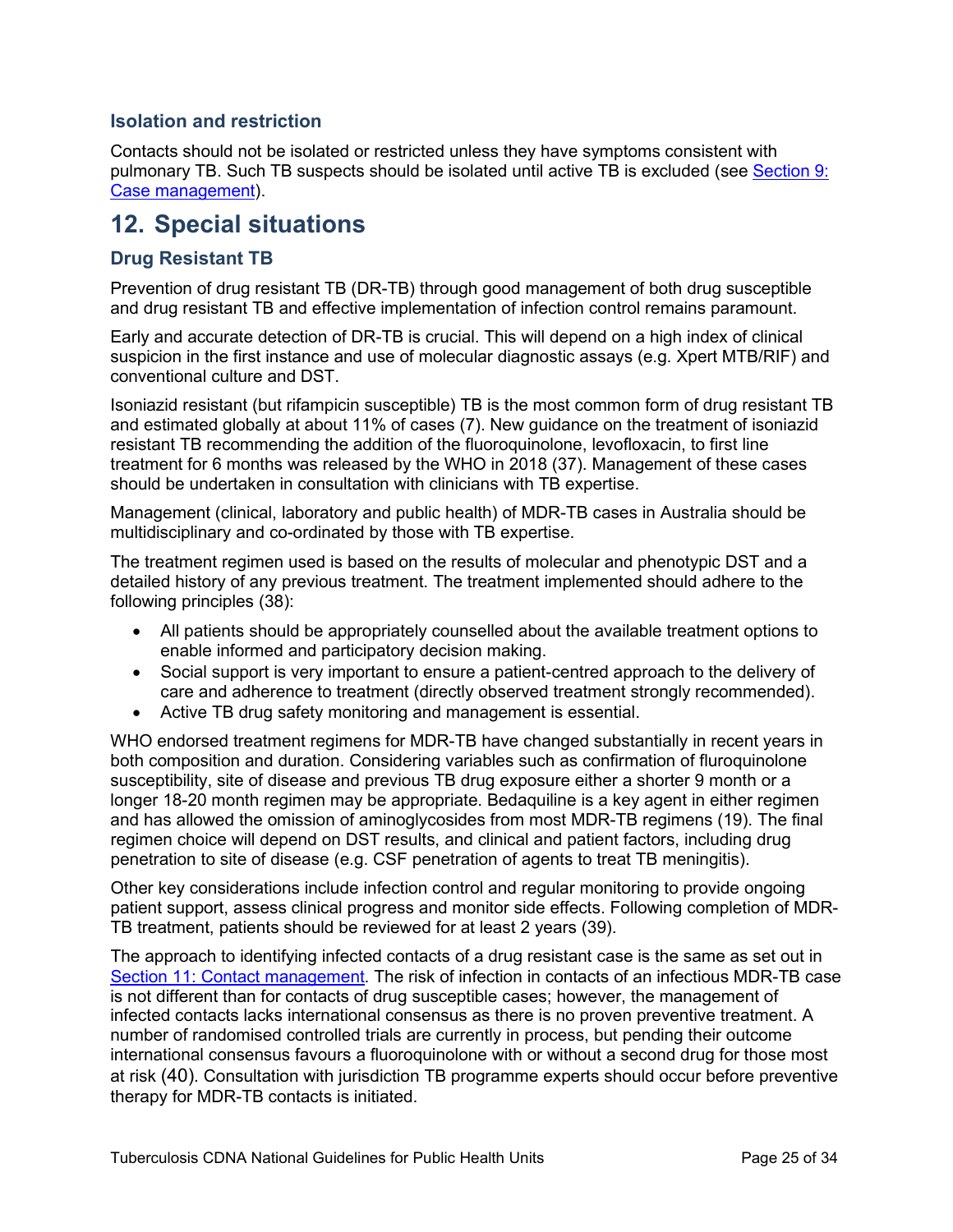# <span id="page-25-0"></span>**TB-HIV coinfection**

Globally, TB is the most important opportunistic infection complicating HIV infection and is the leading cause of AIDS-related deaths (41). In Australia, dual infection with HIV and TB is much less common than in developing countries with approximately 2% of TB cases with a known HIV test outcome testing positive for HIV (6). The interaction between HIV and TB infection is bidirectional. People with HIV infection are predisposed to reactivation of LTBI as well as rapid progression of recently acquired infection. The rate of progression from LTBI to active TB is as high as 5–10% per year compared to 5–15% over a lifetime in those without HIV infection (42). TB also impacts on the course of HIV infection.

TB can be the initial manifestation of unrecognised HIV infection. All patients with newly diagnosed TB should be tested for HIV. The care of TB-HIV coinfected cases should be referred to an HIV specialist with TB experience. Drug-drug interactions require careful consideration. The public health management of these cases is essentially the same as outlined in [Section 9:](#page-17-0)  [Case management](#page-17-0) and Section 11: [Contact management.](#page-5-3)

### <span id="page-25-1"></span>**TB in children**

TB in children is different to adult TB in the following ways:

- 1. Infection is more likely to progress to active TB, especially in infants and young children (<5 years of age). The younger the child when infected, the greater the risk of disease progression. The vast majority of cases will present within 1 year after primary infection.
- 2. Infection is more likely to result in disseminated disease and so extra-pulmonary TB is relatively more common in young children. BCG reduces the risk of severe forms of disseminated disease such as TB meningitis.
- 3. Childhood TB is usually paucibacillary and rarely contagious, unless lung cavities develop, which is common in adolescents. Adolescents are at increased risk of TB compared to other children (except where < 5years of age) and usually present with disease similar to adults.
- 4. Diagnosis of TB in children can be more difficult to confirm bacteriologically, because it is usually paucibacillary and it can be challenging to obtain adequate respiratory specimens for laboratory examination from young children. Bacteriological confirmation should always be pursued by collecting appropriate specimens, especially for evaluation by Xpert Ultra and/or culture, but treatment initiation should not be delayed until all results are known.

The care of a child suspected of having TB should involve a clinician experienced in the management of TB in children. The public health management is essentially the same as outlined in [Section 9: Case management](#page-17-0) and [Section 11: Contact management,](#page-5-3) with the recognition that contact tracing of children is mainly done to identify the source case. Treating children with LTBI is indicated to reduce the risk of developing disease, both immediately after acquiring the infection (particularly in children <5 years of age) and to reduce their lifelong risk of developing future disease reactivation.

#### <span id="page-25-2"></span>**TB in healthcare facilities**

Nosocomial transmission of TB can occur, particularly when diagnosis is delayed. Early detection is the most effective measure to control TB in healthcare settings. It is important that a high index of suspicion for TB is maintained, particularly in patients with respiratory symptoms and belonging to a high-risk group for TB, such as new arrivals and recently returned travellers from high incidence countries, contacts of an active case within the past 5 years, those with a history of previous TB treatment, Aboriginal and Torres Strait Islander persons in localised areas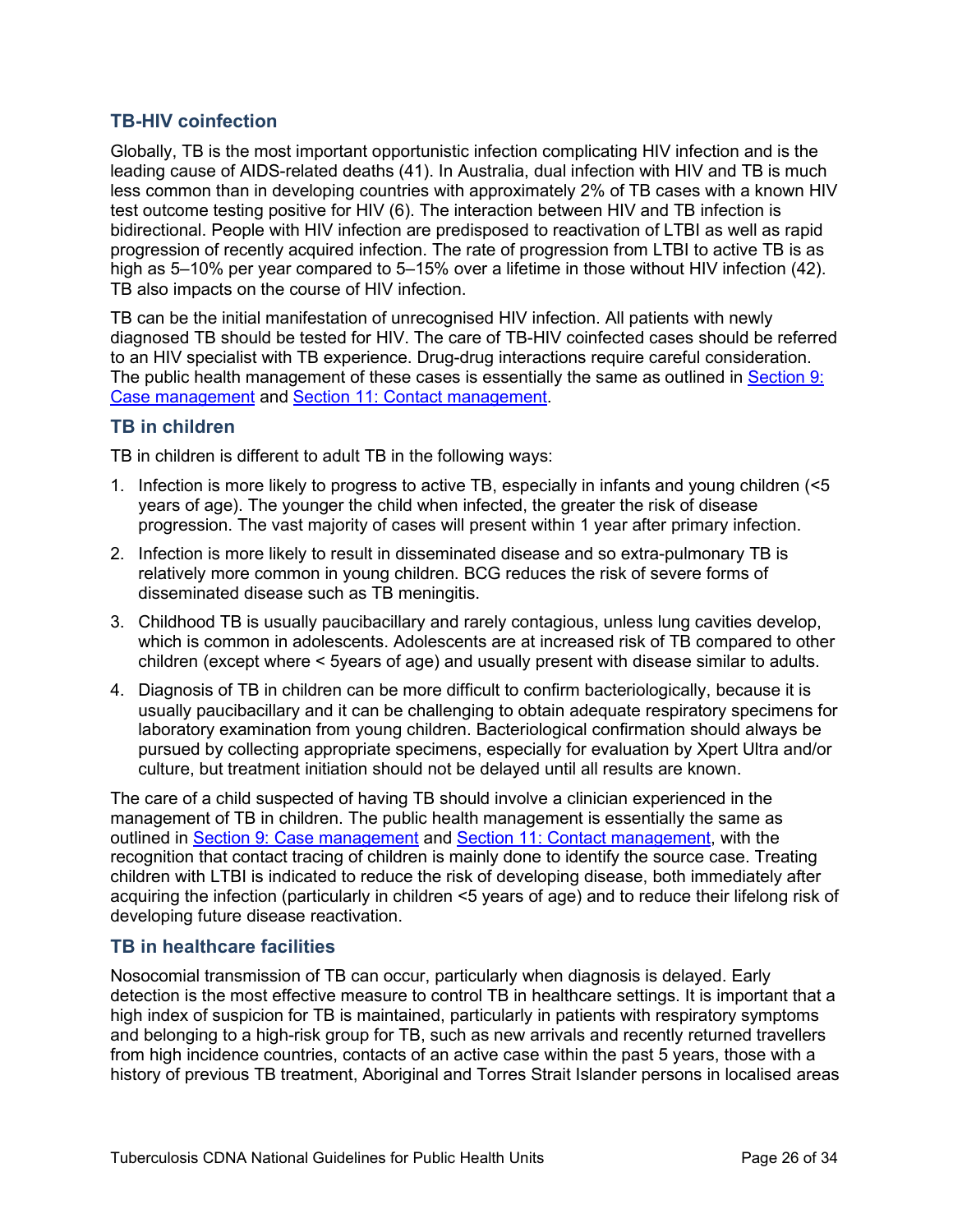(e.g. in parts of the Northern Territory and Queensland), patients with HIV or other immunocompromised states, and elderly Australians (32).

Airborne precautions (in conjunction with standard precautions) and other infection control measures should be applied for all suspected or confirmed cases of pulmonary TB. NTAC has issued detailed guidance on this topic: Department of Health | Infection control guidelines for the [management of patients with suspected or confirmed pulmonary tuberculosis in healthcare](https://www1.health.gov.au/internet/main/publishing.nsf/Content/cda-cdi4003i.htm)  [settings.](https://www1.health.gov.au/internet/main/publishing.nsf/Content/cda-cdi4003i.htm)

In the event a HCW is exposed to an undiagnosed case of TB, appropriate contact tracing and screening measures must be implemented. The index case may also be a HCW. Investigation and management will be the same as outlined in contact management (see [Section 11: Contact](#page-21-1)  [management\)](#page-21-1).

Healthcare facilities are required to have protocols and guidelines for routine TB prevention and management, including for healthcare workers. For detailed guidance please refer to the NTAC document, "Management of Tuberculosis Risk in Healthcare Workers in Australia": [Department](https://www1.health.gov.au/internet/main/publishing.nsf/Content/cdi4103-c)  [of Health | National Tuberculosis Advisory Committee Guideline: Management of Tuberculosis](https://www1.health.gov.au/internet/main/publishing.nsf/Content/cdi4103-c)  [Risk in Healthcare Workers in Australia.](https://www1.health.gov.au/internet/main/publishing.nsf/Content/cdi4103-c)

### <span id="page-26-0"></span>**TB in other institutional settings**

Although contact identification and investigation follow the same principles as general contact tracing, clients in institutional settings (including educational facilities, childcare settings, special schools, community residential facilities and prisons), may be more vulnerable to infection, at increased risk for progression to disease or give rise to needless anxiety in settings with limited understanding or stigma surrounding the disease. In addition, an index case in these settings will lead to increased family, staff and community anxiety and stress. Key messages to be communicated include the relatively low communicability of TB, the lack of risk for contacts to transmit infection and reassurance about standard public health policy to identify and investigate contacts for evidence of infection.

#### <span id="page-26-1"></span>**Airline contact tracing of TB cases**

The risk of acquiring TB during airline travel is considered to be very low (43). To date, there are no published cases of active TB demonstrated to have been acquired during plane travel. A recent systematic review (44) highlighted that in the majority of publications assessed, there was no evidence of transmission, even when the index case was AFB smear positive. Only a single study provided substantial evidence that TB infection (without disease) had been transmitted during air travel (45).

Despite the low risk, where a patient who is infectious has undertaken air travel, tracing of airline passengers may be required. This is more likely if the:

- Patient was symptomatic at the time of travel.
- Sputum specimens are found to be direct smear positive for AFB.
- Time on the aircraft was 8 hours or more.
- Time elapsed between flight and notification of case is within 3 months.

The National Incident Room should be advised if airline contact tracing is considered indicated to alert international health authorities if the flight was outbound or to co-ordinate jurisdictional notification if the flight was inbound.

Passengers who travelled in the same row, 2 rows in front and 2 rows behind the index case should be advised, in writing, of their possible exposure to TB and offered appropriate assessment and screening. Screening should be arranged at 8–12 weeks after the flight to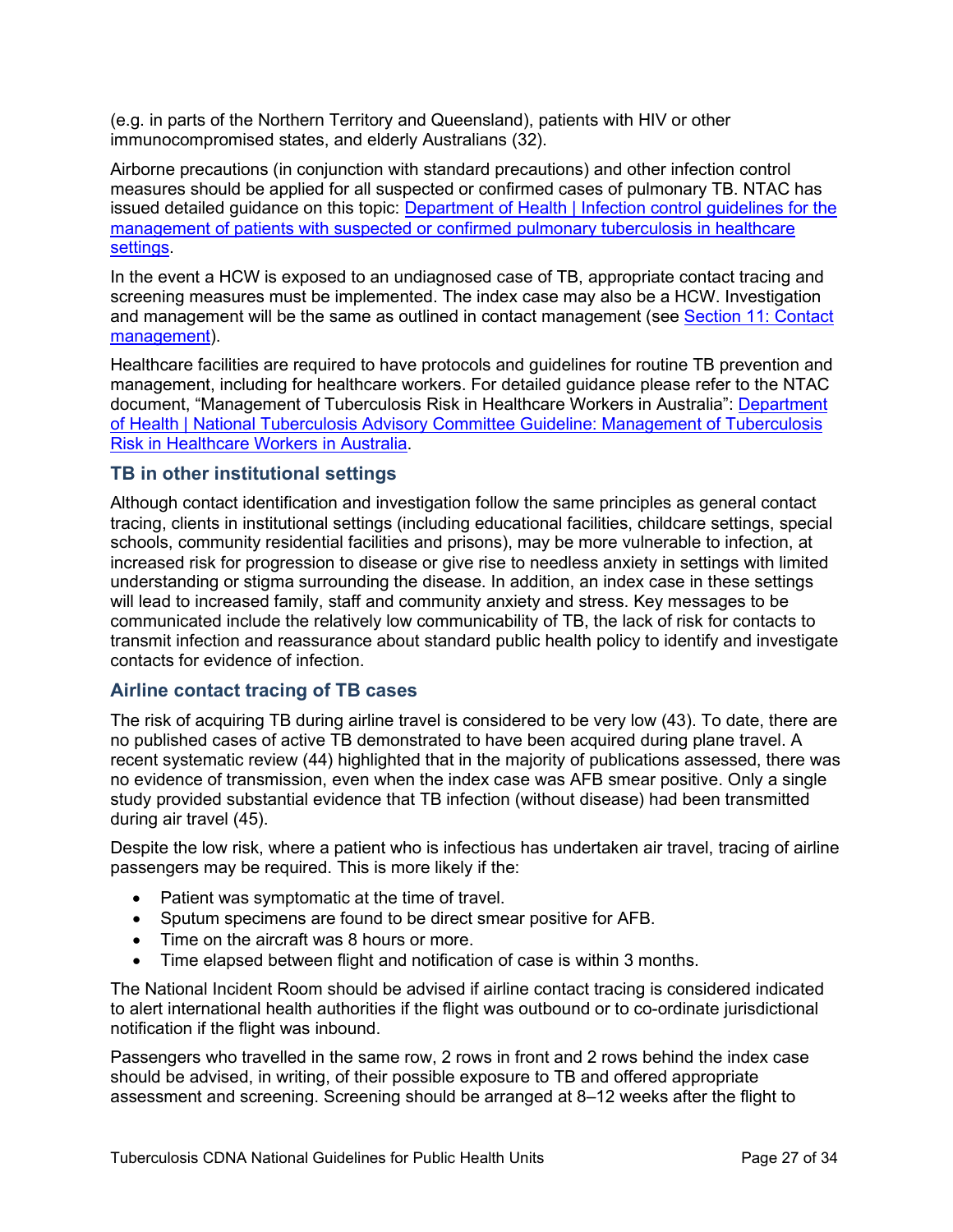coincide with the optimum time for TST (or IGRA) conversion if infection has occurred. If the index case is a member of the aeroplane crew, passengers are unlikely to be at increased risk of infection but crew members should be assessed using the same principles of contact management as outlined above. (see [Section 11: Contact management\)](#page-21-1).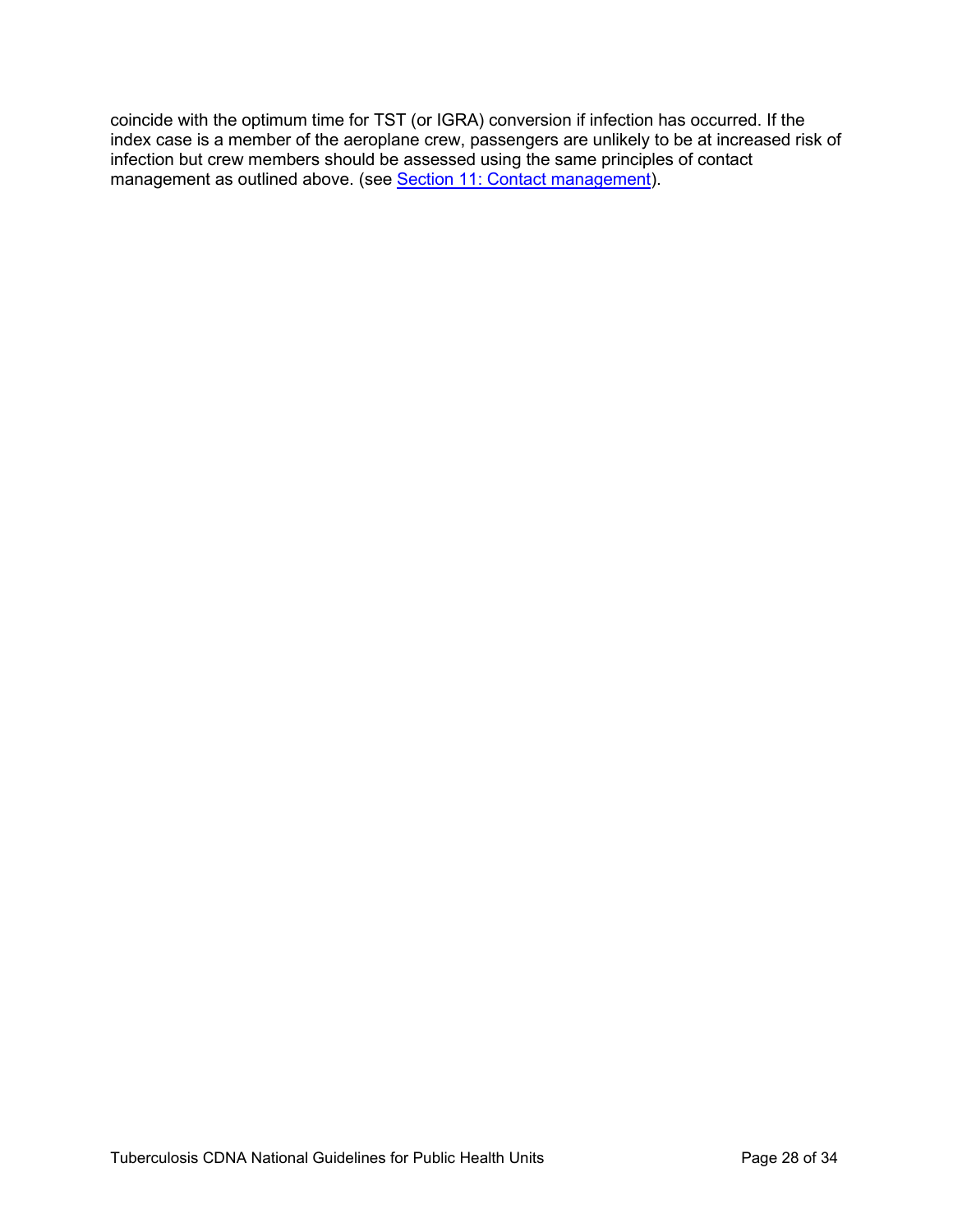# <span id="page-28-0"></span>**13. References and additional sources of information**

- 1. Raviglione MC, Getahun H. Tuberculosis and other mycobacterial diseases. In: Heymann DL, editor. Control of communicable diseases manual. 20th ed. Washington: American Public Health Association; 2015. p. 637-50.
- 2. Trauer JM, Moyo N, Tay EL, Dale K, Ragonnet R, McBryde ES, et al. Risk of Active Tuberculosis in the Five Years Following Infection . . . 15%? Chest. 2016;149(2):516-25.
- 3. Behr M, Edelstein P, Ramakrishnan L. Revisiting the timetable of tuberculosis. British Medical Association. 2018;362(k2738):1-10.
- 4. Hong Kong Chest Service/British Medical Research Council. Five-year follow-up of a controlled trial of five 6-month regimens of chemotherapy for pulmonary tuberculosis. American Review of Respiratory Disease. 1987;136(6):1339-42.
- 5. Fitzgerald DW, Sterling TR, Haas DW. Mycobacterium tuberculosis. In: Bennett JE, Dolin R, Blaser MJ, editors. Mandell, Douglas, and Bennett's principles and practice of infectious diseases. 8th ed. Philadelphia: Elsevier Sanders; 2015. p. 2787-818.
- 6. Bright A, Denholm J, Coulter C, Waring J, Stapledon R. Tuberculosis notifications in Australia, 2015-2018. Communicable Diseases Intelligence. 2018;44:1-39.
- 7. World Health Organization. Global Tuberculosis Report 2020. Geneva: World Health Organization; 2020 [3 May 2021]. Available from: [https://apps.who.int/iris/bitstream/handle/10665/336069/9789240013131-eng.pdf.](https://apps.who.int/iris/bitstream/handle/10665/336069/9789240013131-eng.pdf)
- 8. Department of Health. National Notifiable Diseases Surveillance System. Canberra: Australian Government Department of Health.; 2021 [4 August 2021]. Available from: [http://www9.health.gov.au/cda/source/cda-index.cfm.](http://www9.health.gov.au/cda/source/cda-index.cfm)
- 9. Lumb R, Bastian I, Jelfs P, Keehner T, Pandey S, Sievers A. Tuberculosis in Australia: bacteriologically-confirmed cases and drug resistance, 2011: A report of the Australian Mycobacterium Reference Laboratory Network. Communicable Diseases Intelligence. 2014;38(4):E369-75.
- 10. Camphor HS, Viney K, Polkinghorne B, Pennington K. Retrospective analysis of multidrugresistant tuberculosis case notifications in Australia (1999-2018). Communicable Diseases Intelligence. 2020;44:1-15.
- 11. Krause Va, National Tuberculosis Advisory Committee. Policy recommendation: latent tuberculosis infection screening and treatment in children in immigration detention. Communicable Diseases Intelligence. 2015;39(4):E597-E8.
- 12. Denholm J, Bailes M, Francis J. Tuberculosis. In: Chaves NJ, Paxton G, Biggs BA, Thambiran A, Williams J, Gardiner J, et al., editors. Recommendations for comprehensive post-arrival health assessment for people from refugee-like backgrounds. 2nd ed. Surry Hills: Australasian Society for Infectious Diseases; 2016.
- 13. Australian Technical Advisory Group on Immunisation (ATAGI). Australian Immunisation Handbook Canberra: Australian Government: Department of Health; 2020 [5 August 2021]. Available from: [https://immunisationhandbook.health.gov.au/.](https://immunisationhandbook.health.gov.au/)
- 14. Australian Technical Advisory Group on Immunisation (ATAGI). The Australian Immunisation Handbook (2017 update). 10th ed. Canberra: Australian Government: Department of Health; 2017.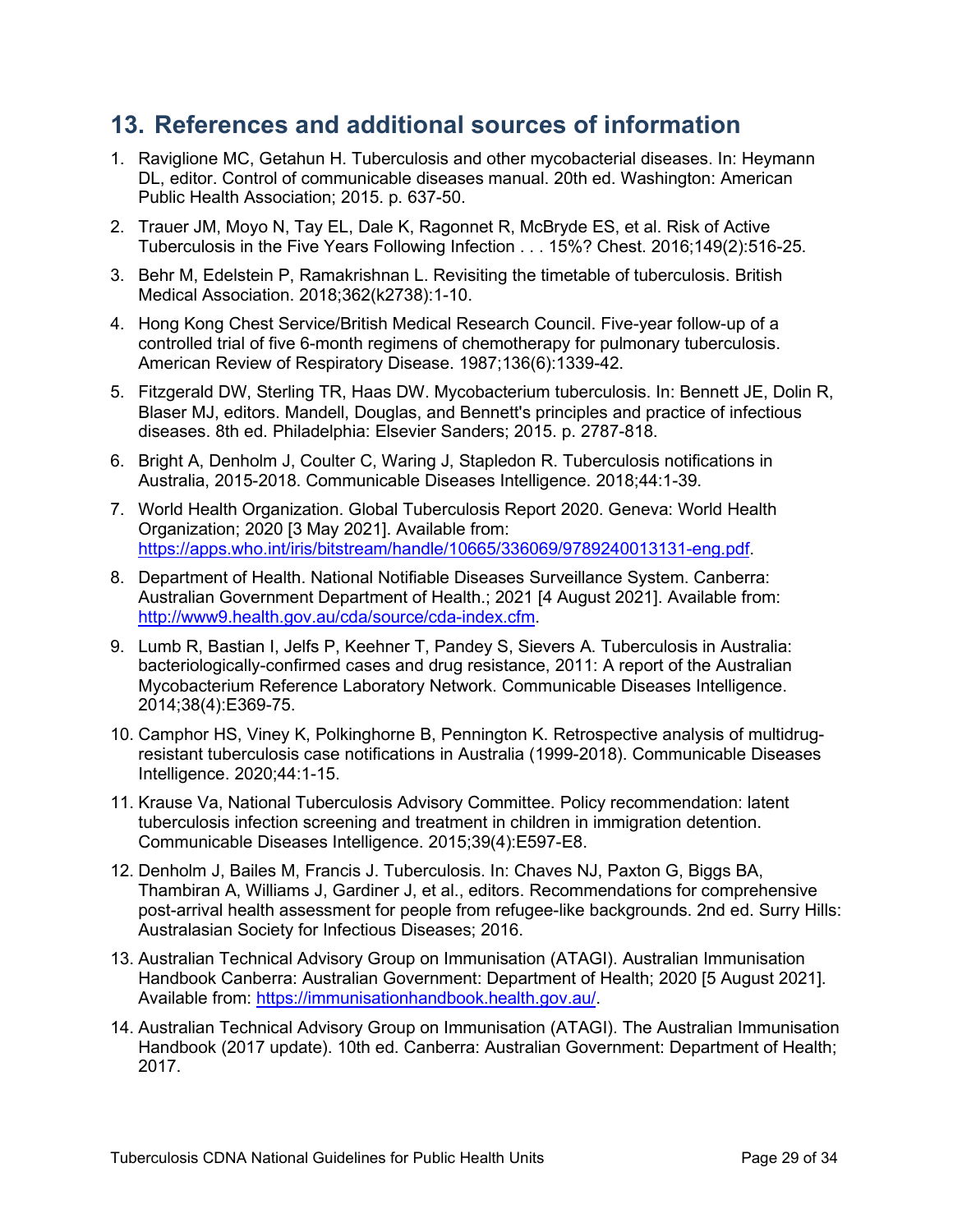- 15. National Tuberculosis Advisory Committee. The BCG vaccine: Information and recommendations for use in Australia. Communicable Diseases Intelligence. 2013;37(1):E65-37.
- 16. Denholm JT, Thevarajan I. Tuberculosis and the traveller: evaluating and reducing risk through travel consultation. Journal of Travel Medicine. 2016;23(3):1-6.
- 17. Bastian I, Shephard L, Lumb R, and the National Tuberculosis Advisory Committee. Revised guidelines for Australian laboratories performing mycobacteriology testing. Communicable Diseases Intelligence (2018). 2020;44.
- 18. Denholm J, Coulter C, Bastian I, and the National Tuberculosis Advisory Committee. Defining a tuberculosis cluster or outbreak. Communicable Diseases Intelligence (CDI). 2016;40(3):E356-E9.
- 19. World Health Organization. WHO operational handbook on tuberculosis. Module 4: treatment - drug-resistant tuberculosis treatment. Geneva: World Health Organization; 2020 [5 June 2021]. Available from: [https://apps.who.int/iris/bitstream/handle/10665/332398/9789240006997](https://apps.who.int/iris/bitstream/handle/10665/332398/9789240006997-eng.pdf?sequence=1&isAllowed=y) [eng.pdf?sequence=1&isAllowed=y.](https://apps.who.int/iris/bitstream/handle/10665/332398/9789240006997-eng.pdf?sequence=1&isAllowed=y)
- 20. World Health Organization. Technical report on critical concentrations for TB drug susceptibility testing of medicines used in the treatment of drug-resistant tuberculosis. Geneva: World Health Organization; 2018 [5 June 2021]. (WHO/CDS/TB/2018.5):[Available from: [https://www.who.int/publications/i/item/WHO-CDS-TB-2018.5.](https://www.who.int/publications/i/item/WHO-CDS-TB-2018.5)
- 21. World Health Organization. Technical Report on critical concentrations for drug susceptibility testing of isoniazid and the rifamycins (rifampicin, rifabutin and rifapentine). Geneva: World Health Organization; 2021 [5 June 2021]. Available from: [https://www.who.int/publications/i/item/technical-report-on-critical-concentrations-for](https://www.who.int/publications/i/item/technical-report-on-critical-concentrations-for-drugsusceptibility-testing-of-isoniazid-and-therifamycins-(rifampicin-rifabutin-and-rifapentine)[drugsusceptibility-testing-of-isoniazid-and-therifamycins-\(rifampicin-rifabutin-and-rifapentine\)](https://www.who.int/publications/i/item/technical-report-on-critical-concentrations-for-drugsusceptibility-testing-of-isoniazid-and-therifamycins-(rifampicin-rifabutin-and-rifapentine).
- 22. Therapeutic Guidelines. Therapeutic Guidelines: Antibiotics version 16: Therapeutic Guidelines Limited; 2019 [10 August 2021]. Available from: [https://tgldcdp.tg.org.au/guideLine?guidelinePage=Antibiotic&frompage=etgcomplete.](https://tgldcdp.tg.org.au/guideLine?guidelinePage=Antibiotic&frompage=etgcomplete)
- 23. Hopewell PC, Fair EL, Uplekar M. Updating the International Standards for Tuberculosis Care. Entering the era of molecular diagnostics. Annals of the American Thoracic Society. 2014;11(3):277-85.
- 24. Nahid P, Dorman S, Alipanah N, Barry P, Brozek J, Cattamanchi A, et al. Official American Thoracic Society/centers for disease control and prevention/infectious diseases society of America clinical practice guidelines: treatment of drug-susceptible tuberculosis. . Clinical Infectious Diseases. 2016;63(7):e147-e95.
- 25. Phanouvong S, Vrakking H, Blanc L, Wondemagegnehu E, Moore T, Rago L, et al. Operational guide for national tuberculosis control programmes on the introduction and use of fixed-dose combination drugs. Geneva: World Health Organization; 2002.
- 26. Reichman LB, Lardizabel AA. Adherence to tuberculosis treatment: UpToDate; 2016 [updated 12 Sep 2016. Available from: [https://www.uptodate.com/contents/adherence-to](https://www.uptodate.com/contents/adherence-to-tuberculosis-treatment)[tuberculosis-treatment.](https://www.uptodate.com/contents/adherence-to-tuberculosis-treatment)
- 27. Garner P, Smith H, Munro S, Volmink J. Promoting adherence to tuberculosis treatment. Bulletin of the World Health Organization. 2007;85(5):404-6.
- 28. Karumbi J, Garner P. Directly observed therapy for treating tuberculosis. Cochrane Databases System Reviews 2015;29(5):1-58.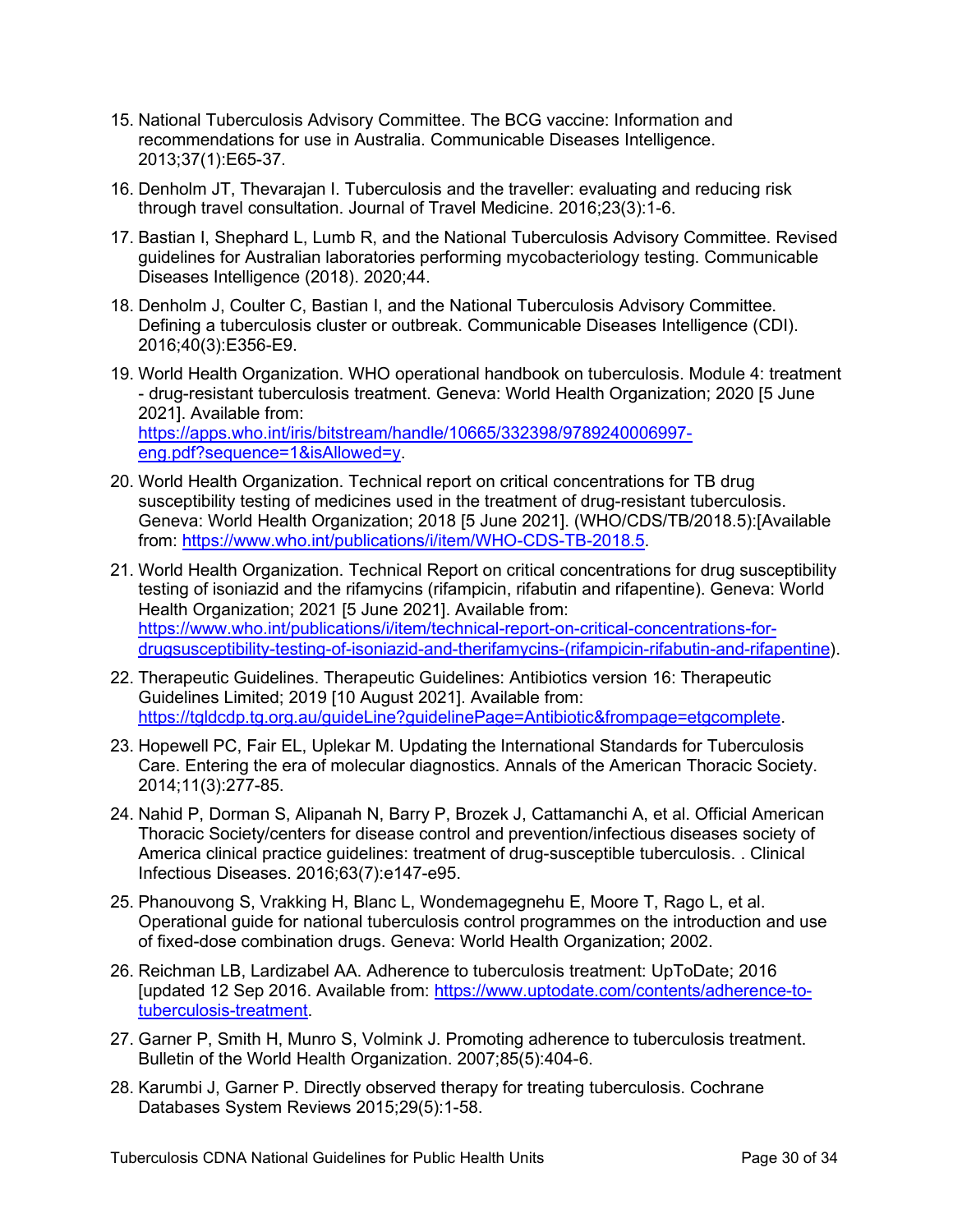- 29. Tian J-H, Lu Z, Bachmann M, Song F. Effectiveness of directly observed treatment of tuberculosis: a systematic review of controlled studies. The International Journal of Tuberculosis and Lung Disease. 2014;18(9):1092-8.
- 30. Wright CM, Westerkamp L, Korver S, Dobler C. Community-based directly observed therapy (DOT) versus clinic DOT for tuberculosis: a systematic review and meta-analysis of comparative effectiveness. BMC Infectious Diseases. 2015;15(1):1-11.
- 31. MacIntyre C, Goebel K, Brown G, Skull S, Starr M, Fullinfaw R. A randomised controlled clinical trial of the efficacy of family-based direct observation of anti-tuberculosis treatment in an urban, developed-country setting. International Journal of Tuberculosis and Lung Disease. 2003;7(9):848-54.
- 32. Coulter C, and the National Tuberculosis Advisory Committee. Infection control guidelines for the management of patients with suspected or confirmed pulmonary tuberculosis in healthcare settings. Communicable Diseases Intelligence. 2016;40(3):E360-6.
- 33. Bailey WC, Gerald LB, Kimerling ME, Redden D, Brook N, Bruce F, et al. Predictive model to identify positive tuberculosis skin test results during contact investigations. JAMA. 2002;287(8):996-1002.
- 34. Castilla J, Palmera R, Navascués A, Abeti M, Guillermo A, Irisarri F, et al. Population-based contact investigation of a cluster of tuberculosis cases in a small village. Epidemiology & Infection. 2009;137(10):1426-35.
- 35. Muecke C, Isler M, Menzies D, Allard R, Tannenbaum TN, Brassard P. The use of environmental factors as adjuncts to traditional tuberculosis contact investigation. The International Journal of Tuberculosis and Lung Disease. 2006;10(5):530-5.
- 36. Stock Da, National Tuberculosis Advisory Committee. National position statement for the management of latent tuberculosis infection. Communicable Diseases Intelligence 2017;41(3).
- 37. World Health Organization. WHO treatment guidelines for isoniazid-resistant tuberculosis: Supplement to the WHO treatment guidelines for drug-resistant tuberculosis. Geneva: World Health Organization; 2018. p. 45.
- 38. World Health Organization. Rapid communication: Key changes to treatment of multidrugand rifampicin-resistant tuberculosis (MDR/RR-TB). Geneva: World Health Organization; 2018. p. 9.
- 39. National Tuberculosis Advisory Committee. National Tuberculosis Advisory Committee multidrug resistant tuberculosis information paper (October 2007). Communicable Diseases Intelligence. 2007;31(4):406-9.
- 40. Nicholson A, editor Global consultation on best practices in the delivery of preventive therapy for household contacts of patients with drug-resistant tuberculosis. Proceedings of the Harvard Medical School Center for Global Health Delivery–Dubai 2015; Dubai. Dubai: Harvard Medical School Center for Global Health Delivery Dubai.
- 41. Martinson NA, Hoffmann CJ, Chaisson RE. Epidemiology of tuberculosis and HIV: recent advances in understanding and responses. Proc Am Thorac Soc. 2011;8(3):288-93.
- 42. World Health Organization. Latent TB Infection. In: Organization WH, editor. Geneva: World Health Organization; 2018.
- 43. Coulter C. Travel and tuberculosis. Microbiology Australia. 2016;37(4):159-62.